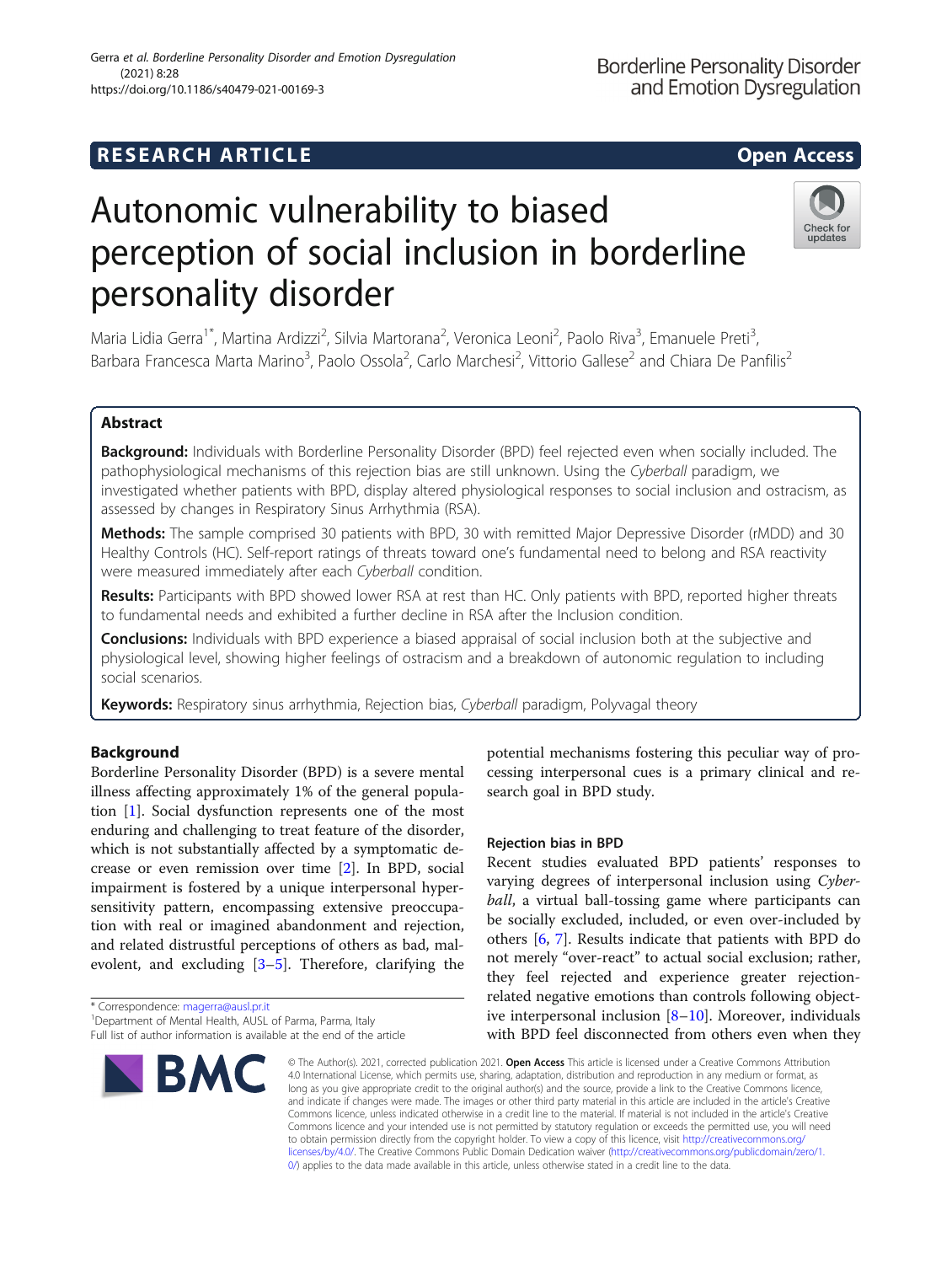face a condition of extreme interpersonal inclusion [[11](#page-11-0), [12\]](#page-11-0). Overall, these findings suggest a "misperception of social participation": patients with BPD show biased processing of social inclusion, which makes them perceive rejection even in interpersonal situations that are objectively including.

#### Autonomic correlates of rejection bias in BPD

To date, most BPD studies focused on subjective (i.e., explicit, self-reported) emotional reactions to the Cyberball experiment, while the underlying implicit pathophysiological mechanisms of this rejection bias are yet to be fully elucidated.

The Polyvagal Theory [[13](#page-11-0)] provides a theoretical framework to study the Autonomic Nervous System (ANS) reactivity to perceived threatening interpersonal cues. According to such theory, the myelinated vagal system evolved to support flexible adaptation to environmental stimuli. When the environment is appraised as safe, at the cardiac level, the "vagal brake" increases the parasympathethic activity on the hearth, slows down the heart rate, and inhibits the more primitive ANS systems (i.e., the sympathetic nervous system and the unmielynated vagus) that promote fight/fly or freeze defense strategies. Ultimately, this serves to support effective social engagement behaviors. In this way, prosocialaffiliative interactions can adaptively emerge and persist over time in safe contexts.

The dynamic functional impact of the myelinated vagal fibers on the heart is reflected by the amplitude of the Respiratory Sinus Arrhythmia (RSA), a naturally occurring rhythm in the cardiac cycle at approximately the frequency of spontaneous breathing [[14](#page-11-0)–[16](#page-11-0)]. Thus, measurement of the amplitude of RSA provides an assessment of the state of the vagal brake: increased vagal influence on the heart corresponds to high or increased RSA. By contrast, in challenging or threatening situations, the vagal brake is withdrawn, leading to physiological states that support the fight, flight, or freeze behaviors but inhibiting social engagement behaviors. This vagal withdrawal is reflected in RSA decreases. Thus, high RSA at rest and in safe environments and the appropriate RSA suppression in the face of real environmental risks represent a marker of successful selfregulation. Notably, this flexible and adaptive increase or decrease in RSA crucially depends on the environmental risks' accurate appraisal.

The neural ability to distinguish environmental features that are safe, dangerous, or life-threatening is called neuroception, a process of neural detection of risk that does not require conscious awareness [[13\]](#page-11-0). When neuroception is impaired, the ANS fails to distinguish between safe and dangerous contexts accurately: thus, the environment may be appraised as dangerous when it is safe. This leads to a mismatch between the actual risk of the environment and the neurophysiological state, resulting in an inability to appropriately inhibit the defense systems and maintain prosocial behaviors in safe environments. It is possible to measure such mismatch by assessing RSA both at rest and during various environmental challenges: low RSA in the absence of environmental demands or in response to stimuli that are not threatening would suggest that individuals physiologically appraise and react to safe environments *as if* they were actually unsafe [\[13](#page-11-0)].

In this regard, accumulating evidence indicates that patients with BPD exhibit low cardiac vagal tone at rest [[17](#page-11-0)–[21](#page-11-0)], indicating that they present a constant physiological condition of preparedness to face threats and danger. In the same vein, having low RSA at rest mediates the association between BPD symptoms and reactive aggression in a non-clinical population  $[22]$  $[22]$  $[22]$ , suggesting that impaired vagal control leads to maladaptive social behaviors in individuals with BPD features.

Three other studies on BPD examined RSA reactivity, that is, RSA change in response to various experimental stimuli, like film clips of varying emotional content [\[23](#page-11-0)], mental arithmetic tasks  $[18]$  $[18]$ , and standardized film and idiographic imagery paradigms [[17\]](#page-11-0). Overall, these studies found that, among participants with BPD, RSA remained as low as at baseline [[17](#page-11-0)] or even decreased during the experiment  $[18, 23]$  $[18, 23]$  $[18, 23]$  $[18, 23]$ . These studies suggest that engaging in an emotional or cognitive experimental task induces, among patients with BPD, a physiological state that promotes defensive behaviors, with phylogenetically older 'fight-or-flight' response, rather than a visceral state that supports self-regulation and spontaneous social engagement behaviors.

To our knowledge, no study yet evaluated RSA reactivity in response to varying degrees of social inclusion in BPD. Such inquiry could clarify whether BPD patients subjectively perceive including social scenarios as if they were rejecting by reacting to them with a breakdown of the self-regulation and socialization capacities, rooted in the myelinated vagal system's activity.

It is also important to examine whether such hypothesized in including situations, associated with vagal withdrawal, truly represents a BPD-specific alteration, by comparing BPD with a clinical and medicated control group, with similar illness duration. In this regard, patients with Major Depressive Disorder (MDD) have also been found to exhibit peculiar responses to the Cyberball experiment and altered RSA patterns as compared with Healthy Controls (HC).

As compared with HC, patients with active MDD (i.e., during full-blown depressive episodes) experience a greater sense of threat to psychological fundamental needs after social exclusion [[24](#page-11-0)–[29](#page-12-0)]. Interestingly,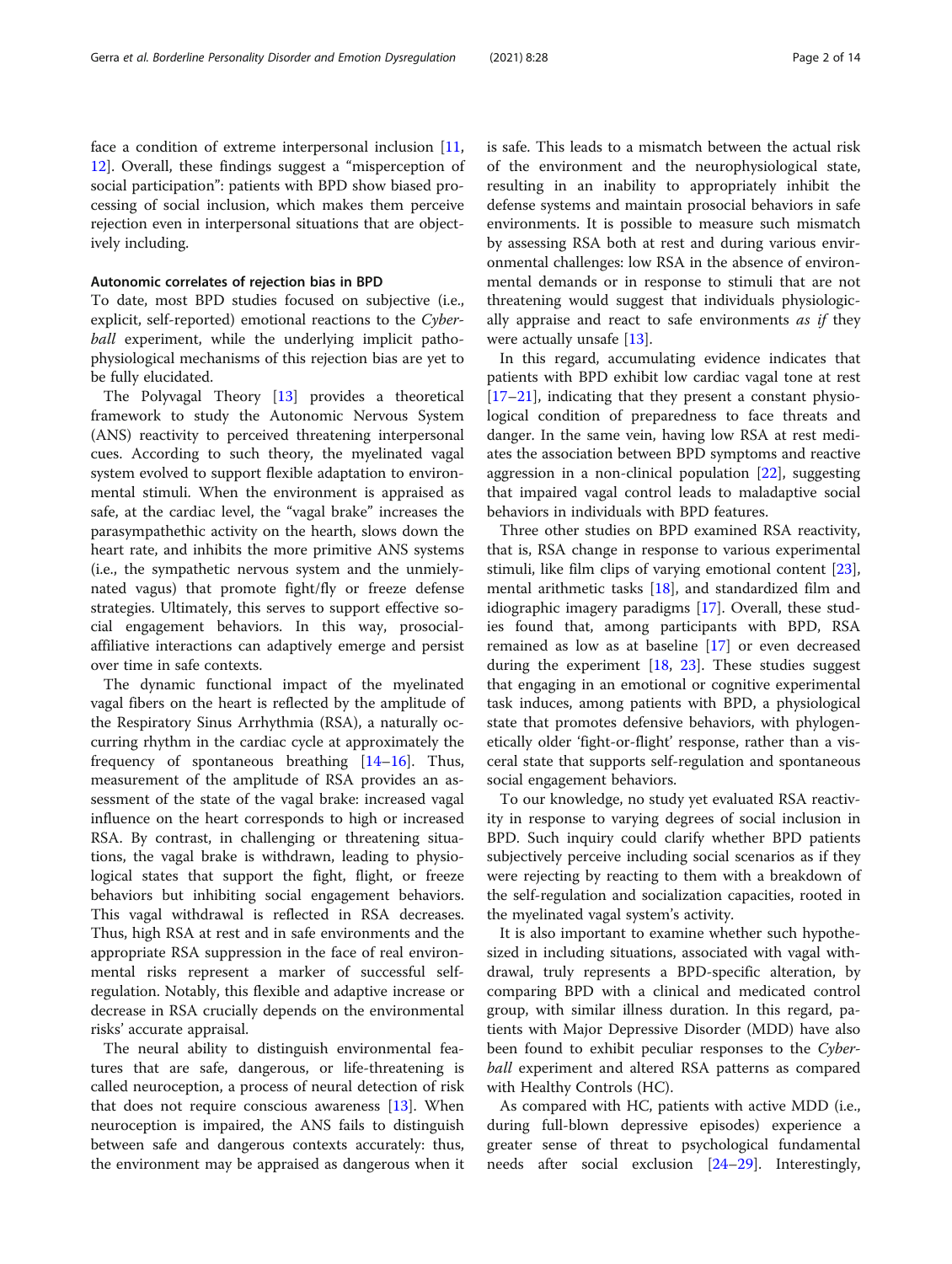although one study also found that MDD patients report greater perception of threat after social inclusion than HC [\[30](#page-12-0)], another study argued that such rejection bias in including situations among patients with active MDD was explained by BPD comorbidity [\[31](#page-12-0)]. Only one study evaluated how patients with MDD in the remission phase (rMDD) react to the Cyberball experiment [\[32](#page-12-0)]. However, this study assessed social distress related to the task as a whole, and not after the inclusion and ostracism conditions. Thus, it is not known yet whether the increased sensitivity to ostracism (and possibly the rejection bias) showed by MDD patients during an active depressive episode would persist even in the euthymic phase, thus representing a trait-based phenomenon rather than just a state-dependent phenomenon that is apparent only during full-blown episodes.

With respect to RSA findings, patients with active MDD were found to exhibit low resting RSA and atypical RSA reactivity to various laboratory stressors. Further, during the remission phase patients with MDD exhibit low resting RSA but not altered RSA reactivity to laboratory tasks [[33](#page-12-0)–[38\]](#page-12-0). Thus, low RSA at rest seems to represent a stable, trait-like feature of MDD, which persists even during the euthymic phase, when patients with rMDD may still exhibit distinctive clinical features, such as subthreshold psychopathology [\[35\]](#page-12-0), peculiar personality styles [[36](#page-12-0)], or symptomatological scars of previous episodes [[37](#page-12-0)]. Conversely, altered RSA reactivity during active phases of depression is likely to represent a state-effect of full-blown depressive psychopathology [[34](#page-12-0)]. However, no study yet measured RSA reactivity to Cyberball in MDD.

Thus, it is not yet clear whether MDD patients exhibit peculiar patterns of responses to Cyberball associated with altered RSA reactivity, which persist at the remission of depressive episodes.

Therefore, in this study we compared BPD patients, with no current depressive episode, with rMDD patients on maintenance treatment, with no BPD comorbidity, to investigate whether RSA alterations following the Cyberball conditions could represent a stable, trait-like element that could distinguish the clinical groups, over and above the confounding effect of full-blown depressive symptomatology. Importantly, such comparison also allows for controlling for the potential confounding effect of sub-threshold depressive symptoms. Patients with BPD often present with depressive symptoms, although known to be transient, stress reactive and arising from a primary diagnosis of BPD [\[39](#page-12-0), [40\]](#page-12-0); in the same vein, patients with rMDD also may experience inter-episodic depressive psychopathology [\[35](#page-12-0)].

#### The present study

This study investigated whether patients with BPD, compared to HC and patients with rMDD, show an altered

emotional response associated with an altered vagal reactivity after Cyberball conditions of Social Inclusion and Ostracism, as well as 10 min after Ostracism (Reflective stage). Based on previous research, three main predictions guided our investigation.

First, we expected to replicate the finding that BPD patients, compared to healthy and clinical controls, would report reduced levels of satisfaction of fundamental psychological needs (e.g., the need to belong) even in including situation both immediately after Ostracism, as well as at the Reflective stage. This would confirm a biased perception of social inclusion at the subjective (i.e., explicit) level in BPD.

Second, we expected that patients with BPD, compared to healthy and clinical controls, would exhibit reduced RSA at rest (i.e., before starting the game), indicating stable difficulties in social predisposition at the physiological level. Moreover, we expected that at the ANS level, patients with BPD would show a further decrease in RSA after the Cyberball Inclusion condition than baseline RSA. This would indicate that individuals with BPD physiologically respond to including social situations as if they were threatening, with a dysfunctional withdrawal of the vagal brake that leads to increased physiological arousal, mobilizing defensive reactions but impeding successful social engagement.

Finally, we hypothesized that a higher perception of threat to fundamental psychological needs induced by the Cyberball task would be associated with higher physiological arousal as indicated by vagal withdrawal (i.e., a more substantial decline in RSA).

#### Methods

#### Participants

This study involved 30 patients with BPD, 30 patients with rMDD, and 30 HC. Patients were recruited at the psychiatry outpatient services of Parma Local Health Agency (Parma, Italy) from January 2016 to September 2018. HC, matched for age and gender with patients with BPD, were recruited through advertisements in meeting places in the local community.

#### Inclusion and exclusion criteria

Inclusion criteria were: 1) age 18–65 years; 2) native Italian speaker or proficient in Italian; 3) for the clinical groups, meeting the diagnostic criteria for rMDD or BPD, assessed by the Structured Clinical Interview for DSM-5 disorders, Clinician Version (SCID-5-CV) [[41](#page-12-0)] and the Structured Clinical Interview for DSM-5 Personality Disorders (SCID-5-PD) [\[42](#page-12-0)], respectively; 4) scoring< 7 on the 21-item Hamilton Rating Scale for Depression (HAM-D)  $[43]$  $[43]$  and < 7 in the Hamilton Anxiety Rating Scale (HAM-A) [[44\]](#page-12-0).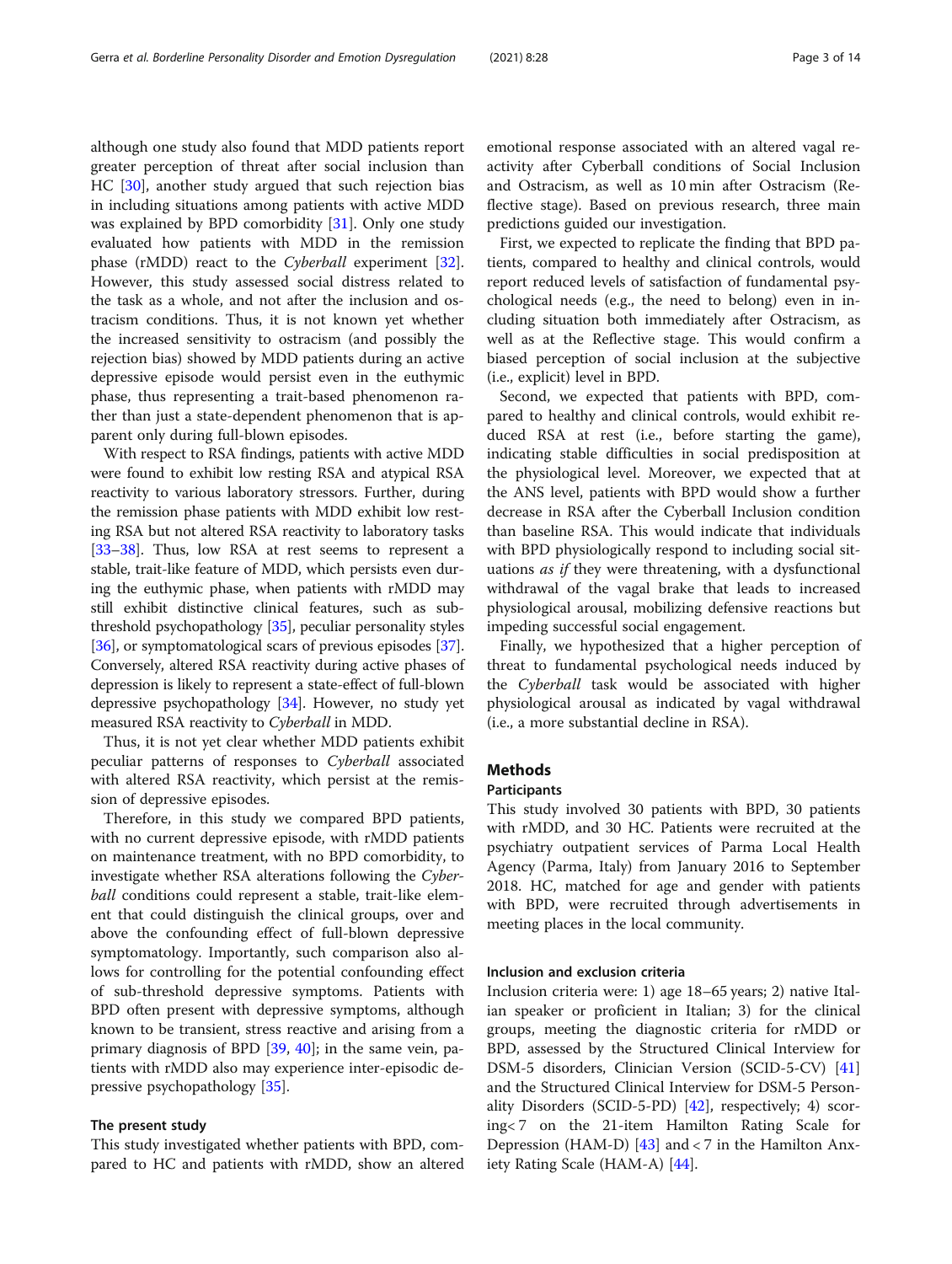Exclusion criteria were: 1) any cardio-respiratory diseases and treatment that directly affect the ANS's function (e.g., sympatho-mimetic and para-sympathomimetic drugs, alpha and beta receptors blockers, and anti-muscarinic drugs); 2) cognitive impairment, assessed by the Wechsler Adult Intelligence Scale Matrix Reasoning Subtest [\[45](#page-12-0)]; 3) any current diagnoses of Schizophrenia spectrum and other Psychotic Disorders, Bipolar Disorders, Anxiety Disorders, Post-Traumatic Stress Disorder, Somatic Symptom and related Disorders and Eating Disorders. For the BPD group, both current and lifetime MDD comorbidity also was an exclusion criterion. However, for both clinical groups, we included patients with other previous lifetime disorders, though fully remitted at the study time (i.e., Adjustment disorders, Substance-related disorders, Eating Disorders, Obsessive-Compulsive Disorder). Patients were not excluded for regular psychotropic medication use.

Participants were told that the researchers were investigating "Mental visualization and individual differences in heart rate and psychological responses." This cover story is thought to maximize the experiment's ecological validity [[46\]](#page-12-0). Participants gave written informed consent to participation and, after completion of the experiment, were extensively debriefed and given detailed information about the study and its purposes, with the opportunity to have their data deleted should they wish so.

The total sample size collected  $(N = 90)$  exceeded the minimum amount required  $(N = 54)$  estimated using a priori sample size calculation, obtained for repeatedmeasures analyses of variance (ANOVA) considering both within and between interactions (1- $\beta$  = .95,  $\alpha$  = .05, effect size  $F = .25$ ). The sample size was computed with G\*power [[47\]](#page-12-0) based on the effect size of previous studies that compared BPD with two other clinical groups [\[48](#page-12-0)]. We enlarged the a-priori required sample size up to 30 per group to account for covariates, such as age, Body Mass Index (BMI), alcohol and tobacco consumption, known to affect RSA.

#### Psychometric assessment

All participants completed a general demographic questionnaire on age, gender, BMI, physical activity, educational level, occupational and marital status, and habitual consumption of psychotropic substances (alcohol, caffeine, and nicotine).

Psychosocial functioning was assessed with the Global Assessment of Functioning Scale (GAF) [[49\]](#page-12-0).

#### Experimental procedure

Participants were led into a quiet and soft illuminated room and were instructed to relax and remain seated comfortably. At the beginning of the experimental session, participants were instructed to sit quietly with their eyes open, and a 2-min resting baseline electrocardiogram (ECG) was recorded to assess RSA at rest.

Subsequently, they participated in a Cyberball experiment and completed different measures of their current emotional state. ECG recordings were collected over the entire duration of the experimental session to extract phasic autonomic measures (i.e., RSA reactivity). Please refer to Fig. 1 for a graphical display of the experimental procedure.

#### Cyberball experiment

Inclusionary status was manipulated using a classic paradigm called Cyberball (Cyberball (version 4.0) [Software] available from <https://cyberball.wikispaces.com>). This virtual ball-tossing game has been developed to induce feelings of ostracism in controlled settings [\[7](#page-11-0)]. Following the typical procedure  $[46]$  $[46]$ , participants were told that investigators were interested in the effects of mental visualization on a subsequent task and that a good way to warm up was to engage in a mental visualization exercise with other online players. In actuality, these two

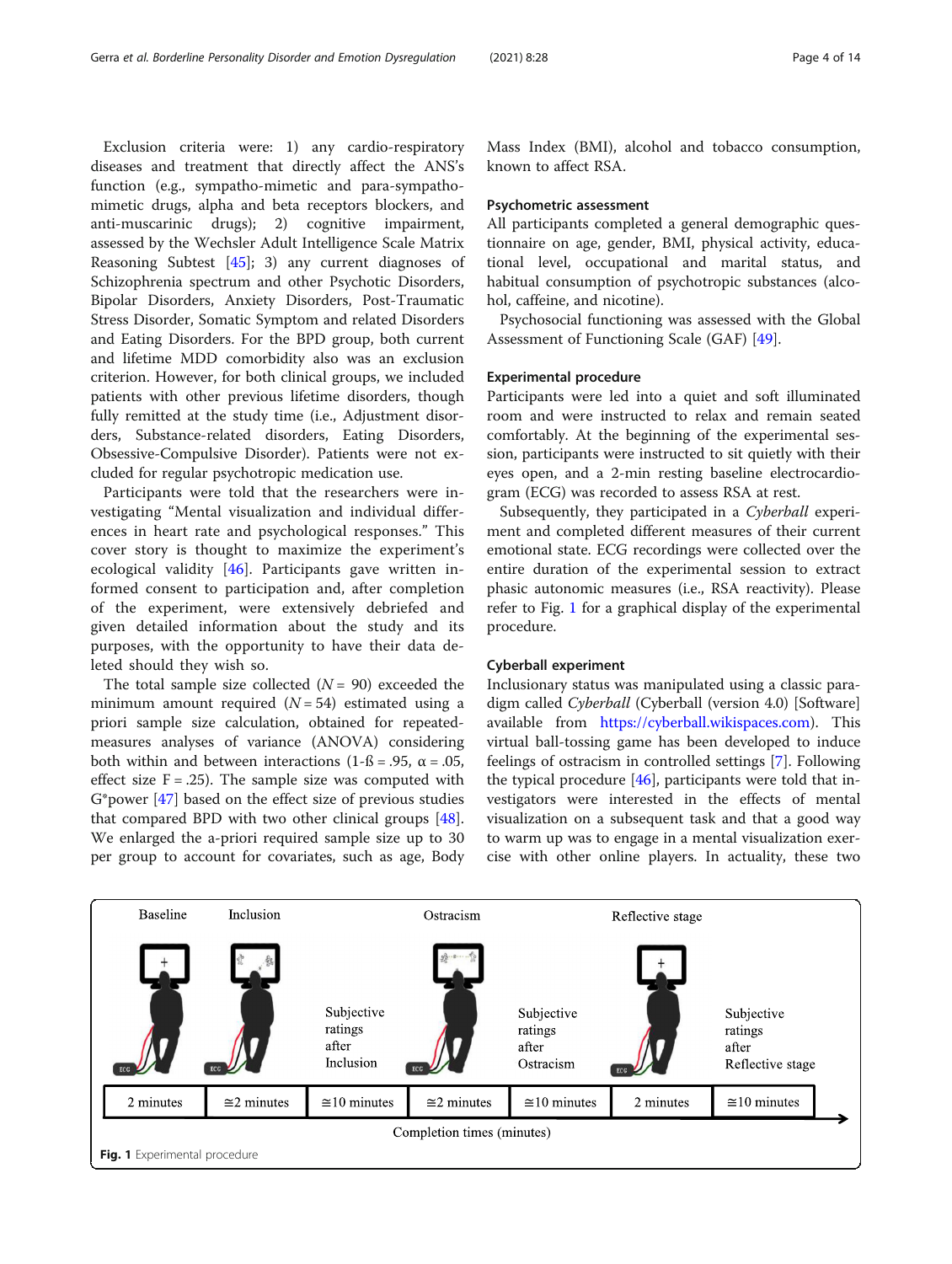other players were not real; instead, they were computer-controlled confederate players, identified using a name. All participants were enrolled in two consecutive conditions of the Cyberball game: initially, they were included in a belonging game (i.e., receiving the ball about a third of the time, roughly 33% of the total throws) and then ostracized (i.e., receiving the ball once from each computer-controlled player and then never again, roughly 10% of the total throws). The order of the Inclusion-Ostracism conditions was kept fixed for all participants (for a similar procedure, see: [[50](#page-12-0)]).

#### Manipulation checks

After each Cyberball condition, participants rated the percentage of throws (0–100%) they received during the game as a manipulation check. They were then asked to report how excluded ("I felt excluded") and ignored ("I felt ignored") they felt during each Cyberball session. Responses were rated on 10-point scales (ranging from  $1 =$ not at all to  $10 = \text{very much}$ . The two items were combined in an overall index of feelings of being excluded and ignored. Higher scores indicate greater feelings of ostracism.

#### Subjective responses to the Cyberball game

Participants were asked to report their feelings three times: after Cyberball Inclusion, immediately after Cyberball Ostracism, and 10 min after completing the experiment (i.e., Reflective stage).

The Need-Threat Scale (NTS) measures satisfaction with the four fundamental needs potentially affected by ostracism in a 12-item scale: the need to have pleasant interactions with others (belonging), the need to believe others view us as worthy (self-esteem), the need to influence our social environment (control), and the need to avoid our fear of death by making an impact on the world (meaningful existence) [\[51](#page-12-0)]. Lower scores reflect the "ostracism distress", e.g. a greater perceptions of threat to these fundamental needs. In this sample, the internal consistency of NTS was good across all assessment times  $(\alpha_{\text{inclusion}} = .79)$ ;  $\alpha_{\text{ostracism}} = .81; \ \alpha_{\text{reflective stage}} = .87).$ 

#### Autonomic responses to the Cyberball game

Patients were fitted with three 10 mm Ag/AgCl pregelled adhesive electrodes for an ECG (ADInstruments, UK) placed in an Einthoven's triangle configuration.

The ECG was sampled at 2 kHz and online filtered with the Mains Filter. RSA values were extracted for the entire duration of the baseline-block (120 s), for the last 120 s of the condition-blocks (Inclusion and Ostracism) and at Reflective stage (120 s), in line with guidelines [[52\]](#page-12-0).

The peak of the R-wave of the ECG was detected from each sequential heartbeat. The R-R intervals were extracted, and the artifacts were edited by integer division or summation. Editing consisted of visual detection of outlier points, typically caused by failure to detect an Rpeak (e.g., edit via division) or faulty detections of two or more peaks within a period representing the R-R interval (e.g., edit via summation). The amplitude of RSA [ $expressed in ln (msec)<sup>2</sup>$ ], calculated as the natural logarithm of the variance of heart rate activity across the frequency band associated with spontaneous respiration, was quantified with CMetX [[53,](#page-12-0) [54](#page-12-0)].

#### Statistical analysis

Descriptive statistics were performed to detail the sociodemographic and clinical characteristics of the sample.

#### Cyberball experiment Manipulation checks

Two 3\*2 repeated measure analyses of variance (ANOVA) with a Group (BPD vs. rMDD vs. HC) by Condition (Inclusion vs. Ostracism) design were performed, with the post-Cyberball ratings of percentages of ball tosses received and feelings of being excluded/ignored as dependent variables.

#### Subjective responses

A 3\*3 repeated-measures ANOVA was conducted with Need-Threat Scale (NTS) scores as the dependent variable to examine how the perceived threats to fundamental needs were influenced by the clinical status (Group: BPD vs. rMDD vs. HC) and by the experimental Condition (Inclusion vs. Ostracism vs. Reflective Stage).

#### Autonomic responses

Finally, a 3\*4 Group (BPD vs. rMDD vs. HC) by Condition (Baseline vs. Inclusion vs. Ostracism vs. Reflective Stage) ANCOVA was used to identify whether the pattern of changes in RSA throughout the game varied among groups. Age, BMI, alcohol and tobacco consumption were considered as covariates because they could affect RSA and differed among diagnostic groups.

Simple effects analyses were used to evaluate significant main and interaction effects. All the analyses were carried out using SPSS software (IBM SPSS 25.0).

#### Association between subjective and autonomic responses to Cyberball conditions

Finally, we performed three linear regression analyses (enter method) to evaluate whether NTS scores predicted RSA following Inclusion, Ostracism and at the Reflective Stage, whilst controlling for confounding variables. In all the analyses, we entered the covariates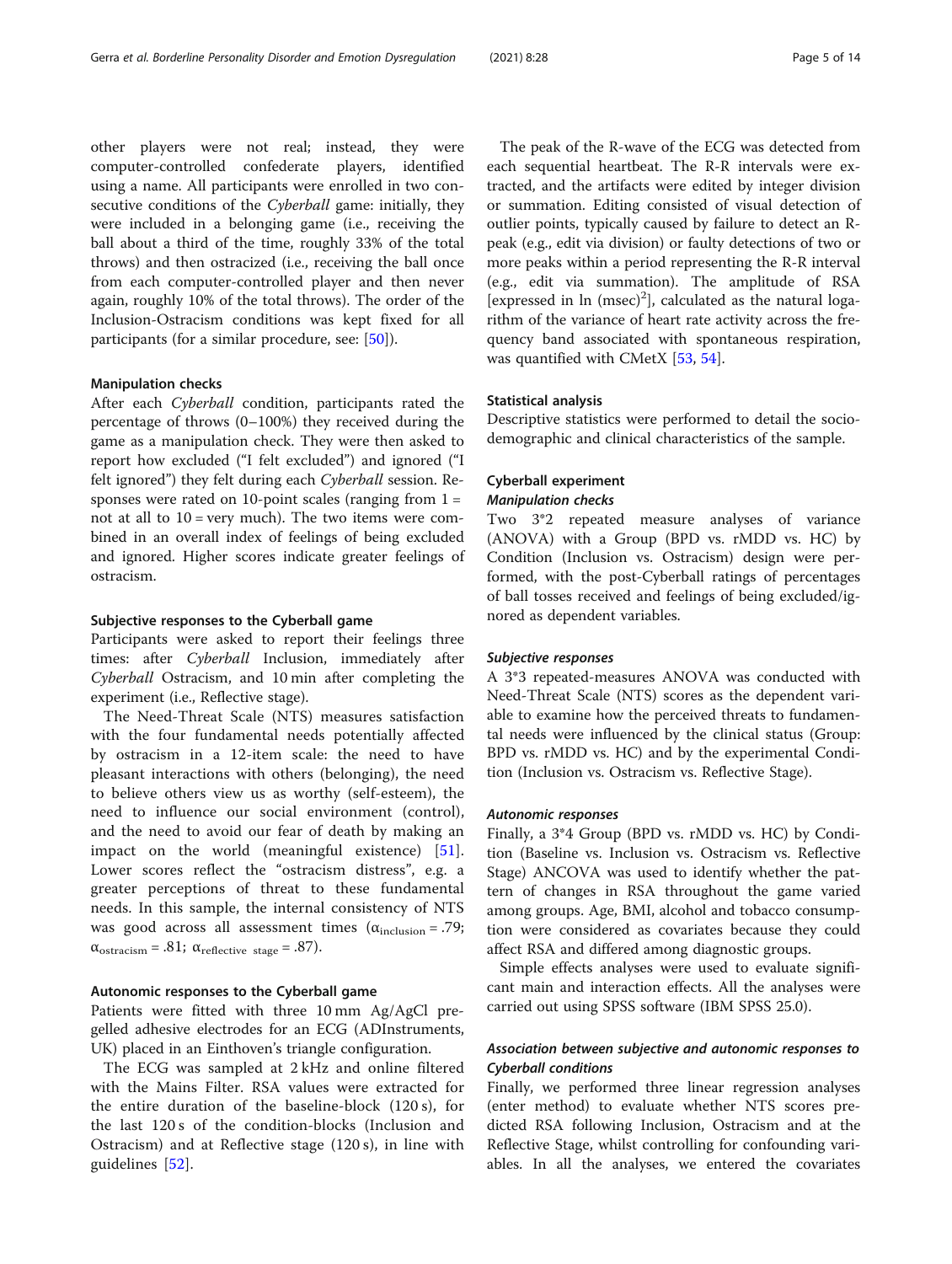mentioned above - age, BMI, alcohol and tobacco consumption – as well as RSA at baseline.

#### Results

#### Sample

The socio-demographic and clinical characteristics of the participants are shown in Table [1](#page-6-0).

The sample consisted of 90 participants, of which 85.6% were women. This gender distribution reflects the epidemiology of BPD in clinical treatment population: although in the general population there is no d ifference in the prevalence of BPD between males and females [[55](#page-12-0)], in clinical settings BPD is diagnosed predominantly in females [[49](#page-12-0)], likely for the greater proneness of women with BPD to seek outpatient treatment [\[56](#page-12-0)]. HC and patients with rMDD were matched for sex to the BPD sample, resulting in no gender differences in the three groups. In terms of age, patients with rMDD were older than both the BPD and HC groups, and, accordingly, less likely to live alone/with parents or to be students. They also had a greater BMI and reported to consume alcoholic beverages and tobacco to a lesser extent than the other groups. These differences seem to be mostly related to the age difference. As compared to the clinical groups, HC were more likely to have a college/university level of education and were all employed, with a greater level of global functioning.

#### Cyberball experiment

#### Manipulation checks

As expected, there was a significant effect of the experimental Condition on participants' ratings of both perception of percentages of ball throws received  $(F_{1.87} =$ 431.22,  $p < .01$ ,  $\eta^2$  partial = .83) and feelings of being ignored and excluded  $(F_{1.87} = 184.27, p < .01, \eta^2_{\text{partial}} = .68)$ . As compared to the Inclusion condition, after Ostracism participants reported that they received a lower percentage of ball tosses (Ostracism  $2.58 \pm .37$  < Inclusion  $40.26 \pm 1.83$ ), and that they felt more ignored and excluded (Ostracism  $4.34 \pm .23$  > Inclusion  $1.29 \pm .08$ ). These results suggest that the Cyberball manipulation was successful.

Importantly, this effect held irrespective of the participants' clinical status, as indicated by the absence of any significant Group effect (percentage of throws received:  $F_{2.87} = 1.91$ ,  $p = .15$ ,  $\eta^2$ <sub>partial</sub> = .04; feeling of being ignored/excluded:  $F_{2.87} = 1.13$ ,  $p = .33$ ,  $\eta^{2}_{\text{partial}} = .03$ ) nor Group by Condition interaction (percentage of throws received:  $F_{2.87} = 2.06$ ,  $p = .13$ ,  $\eta^2$ <sub>partial</sub> = .05; feeling of being ignored/excluded:  $F_{2.87} = .59$ ,  $p = .55$ ,  $\eta^2$ <sub>partial</sub> = .01. Thus, HC and participants with BPD and rMDD were equally cognitively aware of their inclusionary status during the game.

#### Subjective responses to the Cyberball game

Overall, participants reported that their fundamental needs were more threatened in the Ostracism than in the Inclusion condition  $(p < .01, \text{ CI} = 1.53, 2.14)$  and were then restored at the Reflective stage, as compared with the Ostracism condition  $(p < .01, \text{ CI} = -.51, -.11)$ (main within-subject effect of Condition; Table [2](#page-7-0); Fig. [2](#page-7-0)A). Perception of threats to fundamental needs also varied across groups, with a tendency of BPD to report lower NTS scores (main between-subjects effect of Group without significant post hoc comparisons; Table [2\)](#page-7-0). However, these main effects were better qualified by significant Group by Condition interaction (Table [2\)](#page-7-0): patients with BPD reported lower satisfaction with fundamental needs than HC and patients with rMDD in the Inclusion condition (HC:  $p < .01$ , CI = -1.22,-.15; rMDD:  $p = .02$ , CI = -1.13,-.06), but not in the Ostracism condition (HC:  $p = 1$ , CI = -.93,.52; rMDD:  $p = .62$ , CI = -1.10,.35) nor at Reflective stage (HC:  $p = .13$ , CI = -1.26,1.45; rMDD:  $p = 1$ , CI = -.81,.77) (effect of Group within the Group by Condition Interaction for the Inclusion condition:  $F_{2,87} = 5.75$ ,  $\eta^2$ <sub>partial</sub> = .12,  $p < .01$ ). Moreover, satisfaction with fundamental needs increases from the Ostracism to the Reflective stage in HC and patients with rMDD (HC:  $p < .01$ , CI = -.86, -.16; rMDD:  $p = .04$ ,  $CI = -.70, -.07$ , but not among patients with BPD ( $p = 1$ ;  $CI = -.40, .30$ ) (Effect of *Condition* within the *Group by* Condition interaction for the BPD group:  $F_{2,86} = 32.4$ ,  $\eta^2$ <sub>partial</sub> = .43,  $p < .01$ ) (Fig. [2A](#page-7-0)).

#### Autonomic responses to the Cyberball game

Overall, patients with BPD presented a lower vagal tone as compared to HC  $(p < .01;$  CI = -2.22, -.63), but not to rMDD  $(p=.09; \text{CI}=-1.79, 0.85)$  (main between-subject effect of Group on RSA levels; Table [2;](#page-7-0) Fig. [2](#page-7-0)B). Specifically, BPD patients had lower resting RSA levels than HC  $(p=.02;$  CI = .14, 1.90), but did not differ from rMDD at baseline  $(p=.81;$  CI = -.57, 1.52; Effect of Group within a Group by Condi*tion* interaction for baseline RSA  $F_{2.83} = 4.43$ ,  $\eta^2$ <sub>partial</sub> .10,  $p = .02$  $p = .02$ ; Table 2). However, patients with BPD showed a generally lower RSA than both HC and patients with rMDD across all the experimental conditions (vs HC, all  $p_s < .001$ ; vs rMDD: Inclusion  $p =$ .086; Ostracism  $p = .04$ , Reflective stage  $p = .05$ ). Furthermore, only in the BPD group RSA levels decreased during the experiment (Effect of Condition within the Group by Condition interaction for the BPD group:  $F_{3,81} = 4.26$ ,  $\eta^2$ <sub>partial</sub> = .14,  $p < .01$ ), while they did not vary in HC nor rMDD patients (respectively,  $F_{3,81} = 1.76$ ,  $\eta^2$ <sub>partial</sub> = .06,  $p = .16$  and  $F_{3,81} = 1.09$ ,  $\eta^2$ <sub>partial</sub> = .04, p = .36). In particular, patients with BPD exhibited a marked reduction in RSA from Baseline to Inclusion ( $p = .01$ ; CI = .08, 1.01); then, their RSA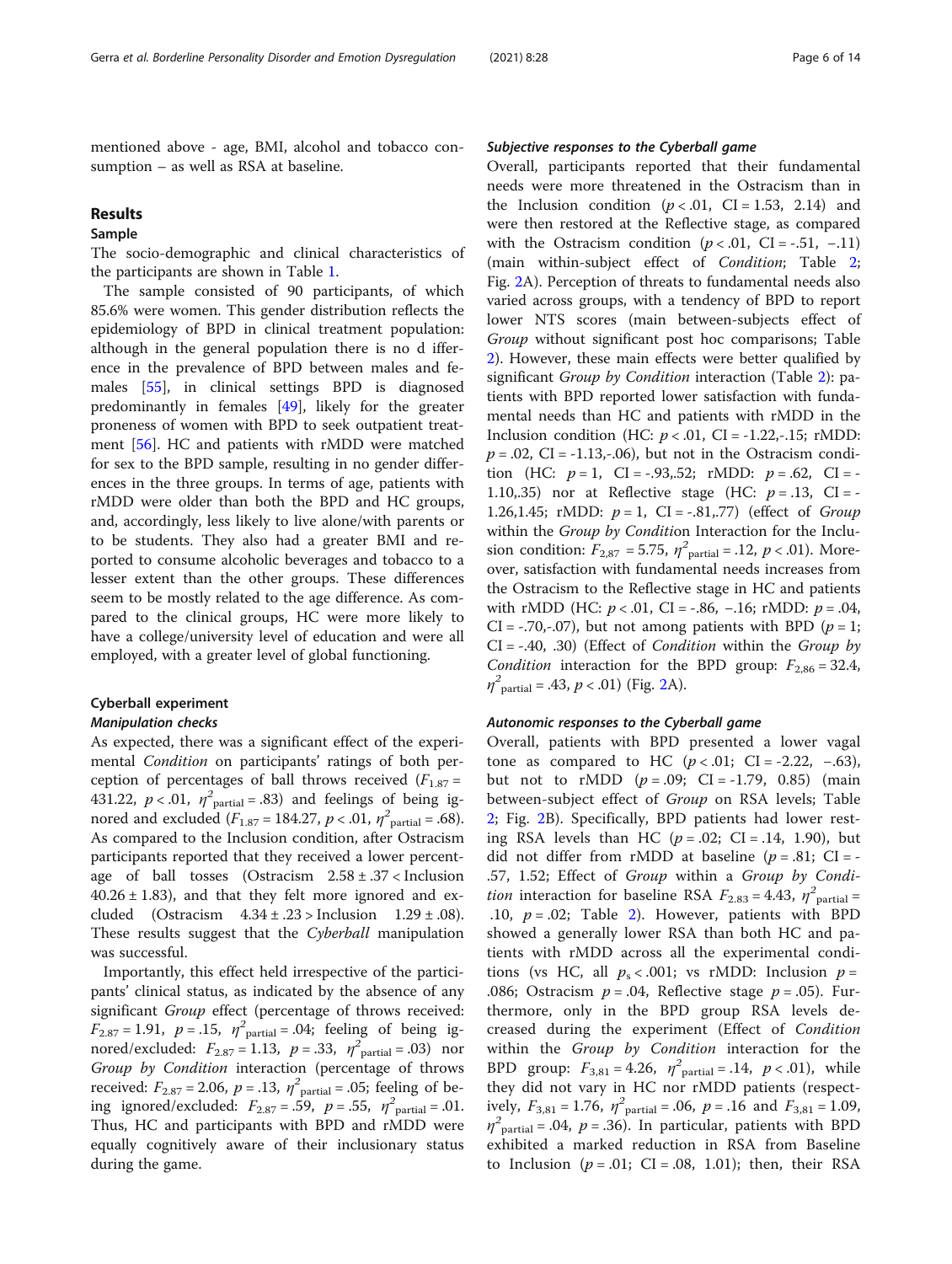#### <span id="page-6-0"></span>Table 1 Socio-demographic, clinical and psychometric characteristics

|                                             | <b>BPD</b>        | HC               | rMMD             | Between-groups differences                                   |                                   |  |
|---------------------------------------------|-------------------|------------------|------------------|--------------------------------------------------------------|-----------------------------------|--|
|                                             | $n = 30$          | $n = 30$         | $n = 30$         | Main effect of factor Group*                                 | Post-hoc comparisons              |  |
| Physiological variables                     |                   |                  |                  |                                                              |                                   |  |
| Age                                         | $33.2 \pm 12.07$  | $38.9 \pm 14.65$ | $49.27 \pm 9.96$ | $F_{(2,87)} = 12.98$ , p < .01; $\eta^2$ <sub>p</sub> = .23  | rMDD>BPD, HC ( $p_s$ < .01)       |  |
| Sex (F)                                     | 27 (90%)          | 24 (80%)         | 26 (86.7%)       | $x^2$ (2) = 1.26, $p = .53$                                  |                                   |  |
| Sport                                       | 12 (40%)          | 17 (56.7%)       | 11 (36.7%)       | $\chi^2$ (4) = 4.57, p = .33                                 |                                   |  |
| BMI                                         | $21.77 \pm 3.75$  | $22.70 \pm 3.40$ | $26.31 \pm 6.25$ | $F_{(2.87)} = 7.98$ , p = .01; ή $^2$ <sub>p</sub> = .15     | rMDD>BPD, HC $(p_s < .01)$        |  |
| Psychotropic drugs consumption              |                   |                  |                  |                                                              |                                   |  |
| Alcohol                                     | 17 (56.7%)        | 21 (70%)         | 7 (23.3%)        | $\chi^2$ (2) = 13.87, p = .01                                |                                   |  |
| Caffeine                                    | 24 (80%)          | 26 (86.7%)       | 19 (63.3%)       | $\chi^2$ (2) = 4.84, p = .09                                 |                                   |  |
| Tobacco                                     | 26 (86.7%)        | 8 (26.7%)        | 5(16.7%)         | $\chi^2$ (2) = 35.02, p < .01                                |                                   |  |
| Social variables                            |                   |                  |                  |                                                              |                                   |  |
| <b>Education (yrs)</b>                      | $11.53 \pm 2.89$  | $14.76 \pm 3.54$ | $11.23 \pm 3.35$ | $F_{(2,87)} = 10.77$ , p < .01; ή $^{2}$ <sub>p</sub> = .20  | $HC > BPD$ , rMDD ( $p_c < .01$ ) |  |
| <b>Family status</b>                        |                   |                  |                  |                                                              |                                   |  |
| Married/living together                     | 7 (23.3%)         | 16 (53.3%)       | 20 (66.6%)       | $x^2$ (6) = 16.29, p = .01                                   |                                   |  |
| Separated/divorced                          | 6 (20%)           | $1(3.3\%)$       | 4 (13.4%)        |                                                              |                                   |  |
| Widowed                                     | $0(0\%)$          | $1(3.3\%)$       | $1(3.3\%)$       |                                                              |                                   |  |
| Living alone/with parents                   | 17 (56.7%)        | 12 (40%)         | 5 (16.7%)        |                                                              |                                   |  |
| Occupation                                  |                   |                  |                  |                                                              |                                   |  |
| Employed                                    | 16 (53.3%)        | 17 (53.4%)       | 22 (73.3%)       | $\chi^2$ (6) = 29.13, p = .01                                |                                   |  |
| Housewife                                   | $0(0\%)$          | 4 (13.3%)        | 6(20%)           |                                                              |                                   |  |
| Students                                    | 6 (20%)           | 10 (33.3%)       | $0(0\%)$         |                                                              |                                   |  |
| Unemployed                                  | 8 (26.7%)         | $0(0\%)$         | 2(6.7%)          |                                                              |                                   |  |
| Clinical and psychometric variables         |                   |                  |                  |                                                              |                                   |  |
| <b>DSM-5 Comorbidity</b>                    |                   |                  |                  |                                                              |                                   |  |
| Adjustment disorder                         | 12 (40%)          |                  |                  |                                                              |                                   |  |
| Substance Use disorders (in full remission) | 10 (33.3%)        |                  |                  |                                                              |                                   |  |
| Alcohol Use disorders (in full remission)   | 3 (10%)           |                  |                  |                                                              |                                   |  |
| Obsessive Compulsive Disorder               | $\qquad \qquad -$ |                  | $1(3.3\%)$       |                                                              |                                   |  |
| Eating disorders                            | 2(6.7%)           |                  |                  |                                                              |                                   |  |
| Personality disorders                       | 11 (36.7%)        |                  | 3(10%)           |                                                              |                                   |  |
| Passive-aggressive                          | 2(6.7%)           |                  |                  |                                                              |                                   |  |
| Paranoid                                    | $1(3.3\%)$        |                  |                  |                                                              |                                   |  |
| Histrionic                                  | 2(6.7%)           |                  |                  |                                                              |                                   |  |
| Narcissistic                                | 6 (20%)           |                  |                  |                                                              |                                   |  |
| Dependent                                   | $1(3.3\%)$        |                  |                  |                                                              |                                   |  |
| Obsessive-Compulsive                        |                   |                  | 3(10%)           |                                                              |                                   |  |
| <b>Medications</b>                          |                   |                  |                  |                                                              |                                   |  |
| Mood stabilizers                            | 25 (83.3%)        |                  | 4 (13.3%)        | $\chi^2$ (1) = 28.5, p < .01                                 |                                   |  |
| Antidepressants                             | 13 (43.3%)        |                  | 30 (100%)        | $x^2$ (1) = 24.7, p < .01                                    |                                   |  |
| Antipsychotics                              | 22 (73.3%)        |                  | 4 (13.3%)        | $\chi^2$ (1) = 21.08, p < .01                                |                                   |  |
| Benzodiazepines                             | 21 (70%)          |                  | 14 (46.7%)       | $\chi^2$ (1) = 4.05, p = .04                                 |                                   |  |
| <b>Duration of illness</b>                  | $15.20 \pm 12.1$  |                  | $11.77 \pm 8.77$ | $F_{(1.58)} = 1.59$ , $p = .21$ ; $\eta_{\text{D}}^2 = .03$  |                                   |  |
| <b>Matrix reasoning</b>                     | $16.80 \pm 2.42$  | $20.10 \pm 2.94$ | $18.17 \pm 3.38$ | $F_{(2,87)} = 9.52$ , p < .01; $\eta^2$ <sub>p</sub> = .18   | $HC > BPD$ , rMDD ( $p_s < .04$ ) |  |
| GAF                                         | $72.07 \pm 7.31$  | $96.6 \pm 4.76$  | $86.57 \pm 6.39$ | $F_{(2,87)} = 117.11$ , p < .01; $\eta^2$ <sub>p</sub> = .73 | $HC > rMDD > BPD$ ( $p_s < .01$ ) |  |

Notes

\*F-Tests in One-way ANOVA have been performed to compare continuous variables; Chi square tests (χ 2) have been performed to compare categorical variables. BPD = patients with Borderline Personality Disorder; HC = Healthy Controls; rMDD = patients with Major Depressive Disorder in remission; BMI = Body Mass Index; GAF = Global Assessment of Functioning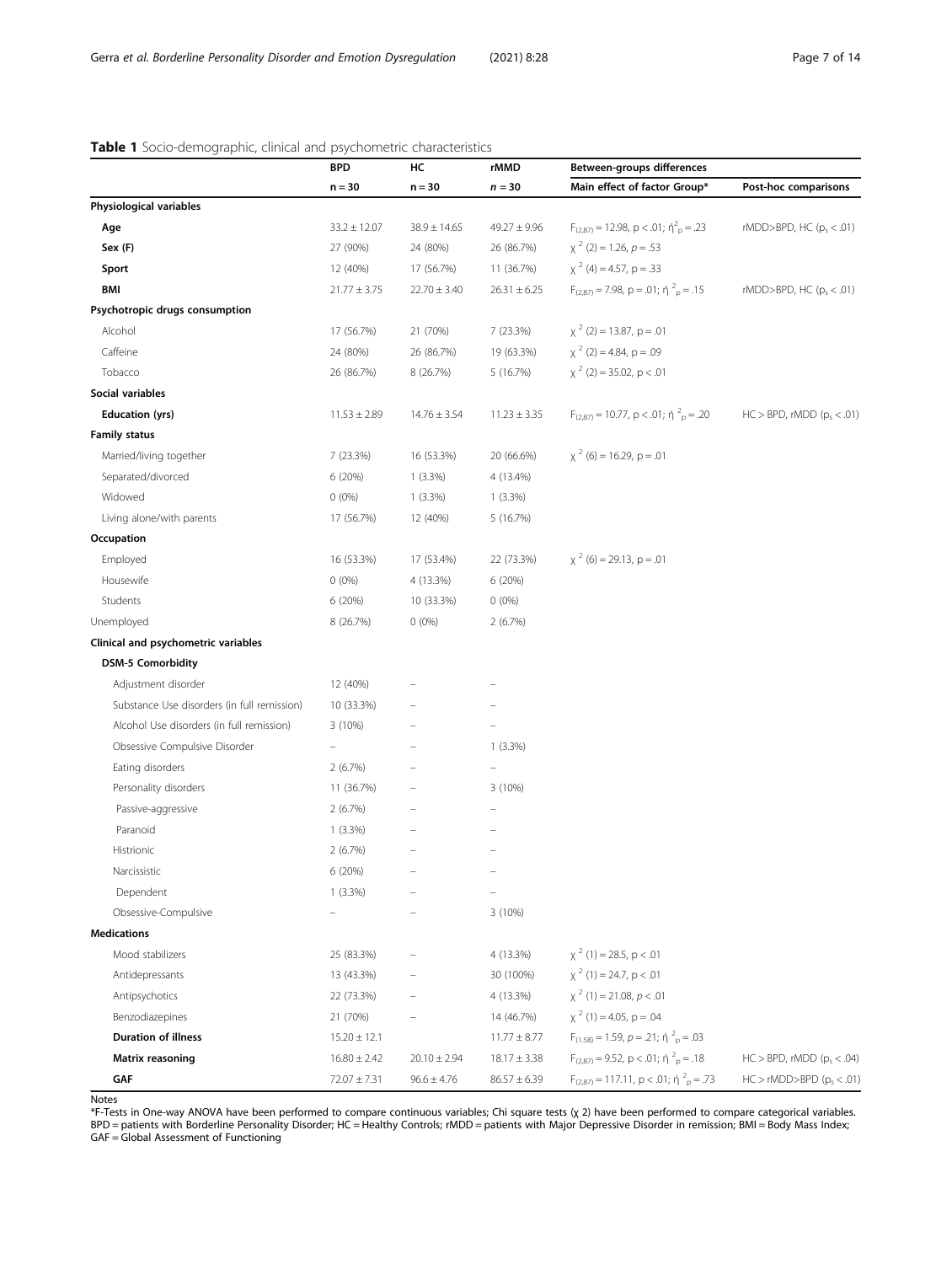| <b>Variables</b> | <b>BPD</b>     | НC             | rMDD           | Condition                                                        | Group                                                                                                                                                                                                                                                                   | <b>Interactions Condition X Group</b>                   |
|------------------|----------------|----------------|----------------|------------------------------------------------------------------|-------------------------------------------------------------------------------------------------------------------------------------------------------------------------------------------------------------------------------------------------------------------------|---------------------------------------------------------|
| NTS scores       |                |                |                | $F_{2,86} = 121.34^a$<br>$n_{\text{partial}}^2 = .74$<br>p < .01 | $F_{2,87} = 3.41$<br>$n_{\text{partial}}^2 = .07$<br>$p = .04$                                                                                                                                                                                                          | $F_{2,87} = 3.24$<br>$n_{partial}^2 = .07$<br>$p = .04$ |
| Inclusion        | $4.57 \pm .15$ | $5.26 \pm .15$ | $5.16 \pm .15$ |                                                                  |                                                                                                                                                                                                                                                                         |                                                         |
| Ostracism        | $2.95 \pm .21$ | $3.15 \pm .21$ | $3.33 \pm .21$ |                                                                  |                                                                                                                                                                                                                                                                         |                                                         |
| Reflective stage | $3.00 \pm .23$ | $3.66 \pm .23$ | $3.69 \pm .23$ |                                                                  |                                                                                                                                                                                                                                                                         |                                                         |
| RSA levels       |                |                |                |                                                                  | $\begin{array}{llll} \mathsf{F}_{3,81} = .29 & \mathsf{F}_{2,83} = 9.87 & \mathsf{F}_{3,82} = 3.44 \\ \mathsf{m}_{\mathsf{partial}}^2 = .01 & \mathsf{m}_{\mathsf{partial}}^2 = .19 & \mathsf{m}_{\mathsf{partial}}^2 = .01 \\ p = .84 & p < .01 & p = .02 \end{array}$ |                                                         |
| Baseline         | $4.52 \pm .27$ | $5.54 \pm .22$ | $4.99 \pm .26$ |                                                                  |                                                                                                                                                                                                                                                                         |                                                         |
| Inclusion        | $3.98 \pm .27$ | $5.56 \pm .22$ | $4.94 \pm .26$ |                                                                  |                                                                                                                                                                                                                                                                         |                                                         |
| Ostracism        | $4.07 \pm .26$ | $5.61 \pm .21$ | $5.12 \pm .25$ |                                                                  |                                                                                                                                                                                                                                                                         |                                                         |
| Reflective stage | $4.28 \pm .24$ | $5.83 \pm .20$ | $5.21 \pm .23$ |                                                                  |                                                                                                                                                                                                                                                                         |                                                         |

<span id="page-7-0"></span>Table 2 Effect of Experimental Condition, Group Status and Their Interactions on NTS scores and RSA levels

BPD = patients with Borderline Personality Disorder; HC = Healthy Controls; rMDD = patients with Major Depressive Disorder in remission; NTS = Need Threat Scale; RSA = Respiratory Sinus Arrhythmia

levels did not vary and remained low moving from the Inclusion to the Ostracism condition ( $p = 1$ , CI = -.51, .31) and from Ostracism to the Reflective stage  $(p = 1, \text{ CI} = -.62, .22)$  (Fig. 2B).

#### Association between subjective and autonomic responses to Cyberball condition

Having found that participants with BPD, as compared with non-BPD controls, reported greater threats to their fundamental needs as well as a marked decrease in RSA after the Cyberball Inclusion condition, we next

evaluated whether the subjective perception of threat in the overall sample was associated with a breakdown of vagal control at the physiological level. NTS scores predicted RSA levels only in the Inclusion condition ( $b =$ .22,  $p = .04$ ), but not after Ostracism ( $b = .08$ ,  $p = .48$ ) nor at the Reflective stage ( $b = .04$ ,  $p = .69$ ). This held true even after controlling, as above, for age, BMI, alcohol and tobacco consumption and also for the baseline levels of RSA (Inclusion:  $b = .11$ ,  $p = .05$ ; Ostracism:  $b = -.05$ ,  $p = .32$ ; Reflective stage:  $b = .05$ ,  $p = .41$ ), indicating that higher perception of threats to fundamental needs after



Fig. 2 NTS scores (Panel A) and RSA levels (Panel B) across test conditions. Note: NTS = Need Threat Scale (higher scores represent greater satisfaction with basic needs); RSA = Respiratory Sinus Arrhythmia. Error bars depict standard error.  $* = p < .05$ . In Panel A the satisfaction with basic need (NTS, Y axis) across conditions (Inclusion, Ostracism and Reflective stage, X axis) in the three groups. After the Inclusion condition, BPD patients experienced lesser satisfaction with basic needs than HC and rMDD. Furthermore, their level of satisfaction with basic needs did not improve moving from the ostracism condition to the reflective stage. In Panel B Respiratory Sinus Arrhythmia (RSA, Y axis) across conditions (Baseline, Inclusion, Ostracism and Reflective stage, X axis) in the three groups. RSA decreased from Baseline to Inclusion in BPD patients, but did not vary in HC nor rMDD patients across the experimental conditions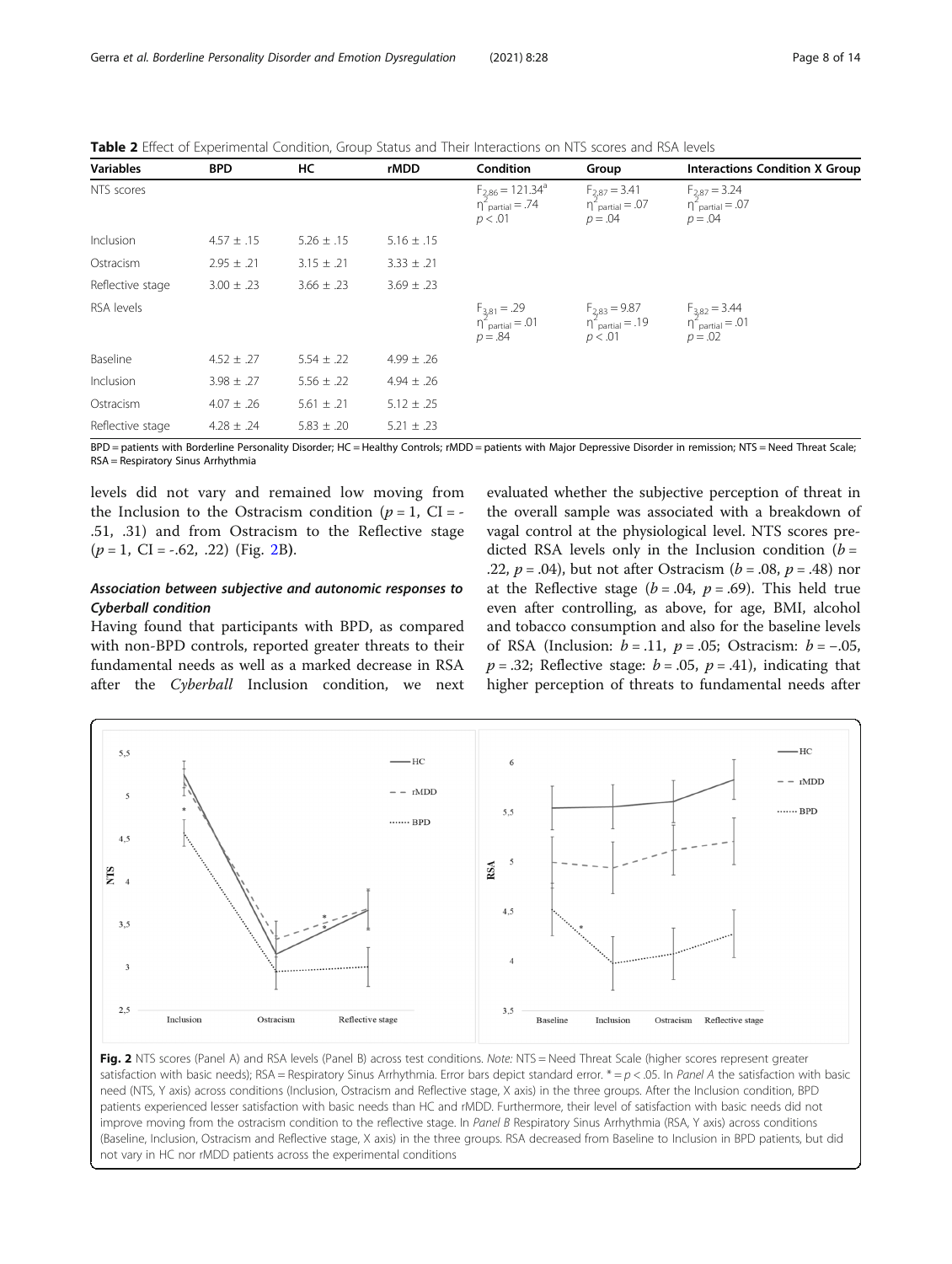being included by others parallels a less efficient vagal control during including social interactions. Notably, we did not control this association for multiple comparisons.

#### **Discussion**

The present study investigated whether BPD's biased perception of social interactions is associated with reduced physiological regulation, as indexed by impaired vagal control, in response to experimental conditions of social Inclusion and Ostracism. Three main findings emerged.

Firstly, during the Cyberball task, individuals with BPD subjectively reacted to inclusion with a higher perception of threat to fundamental needs than healthy and clinical controls. Furthermore, while in non-BPD controls the fundamental needs were restored at the Reflective stage, patients with BPD did not show such recovery from ostracism. Secondly, patients with BPD presented lower resting RSA than HC, indicating stable difficulties in social predisposition. Moreover, only in patients with BPD, RSA further decreased in the inclusion condition and remained low during Ostracism and the Reflective stage. Finally, greater subjective perception of threats to fundamental needs in the Inclusion condition was associated with decreased RSA after being included, indicating that, during the Cyberball experiment, subjective and physiological measures of perceived threats after being included paralleled each other.

At the subjective level, after being ostracized, as expected, all participants reported being threatened in their fundamental needs [[6\]](#page-11-0). However, only in the Inclusion condition patients with BPD reported a weaker sense of belongingness than did HC and patients with rMDD. This indicates that patients with BPD do not over-react to actual rejection, which is subjectively threatening for everybody; instead, they emotionally react to including interpersonal situations as they were threatening. Although patients with BPD appeared cognitively aware of the different degrees of threat conveyed by Inclusion and Ostracism and correctly estimated the percentage of ball tosses received during each condition, they subjectively perceived a higher level of danger in the including and accepting interaction than non-BPD participants. This is in line with previous Cyberball studies showing that patients with BPD during the Inclusion condition experienced a greater sense of exclusion and a lesser sense of inclusion and belonging [[8](#page-11-0)–[11,](#page-11-0) [57\]](#page-12-0) and reported lower feelings of social connection and greater threats to their social needs than controls even when over-included by others [[11,](#page-11-0) [12](#page-11-0)]. Thus, patients with BPD show a biased subjective experience of social inclu-sion during Cyberball [[8,](#page-11-0) [57\]](#page-12-0).

Furthermore, in line with the Temporal Need-Threat Model of ostracism [[51\]](#page-12-0), in this study, threatened needs quickly recovered a few minutes after Ostracism among both HC and rMDD. While the detection of ostracism immediately generates negative emotions, this in turn quickly motivates individuals to regulate their initial social pain in order to access more positive emotions and restore functional relations with others after Ostracism is over. Conversely, in this study patients with BPD did not recover from Ostracism; rather, they kept reporting feeling threatened in their need to belong. The ability to recover faster and in more functional ways from social exclusion has been found in individuals with higher psychological flexibility levels. By contrast, a delayed emotional recovery suggests difficulties in access to, and use of, a wider range of emotion regulation strategies to cope with ostracism experiences [\[58](#page-12-0), [59\]](#page-12-0). For instance, socially anxious individuals exhibit a slow recovery from the negative feelings induced by ostracism [[60\]](#page-12-0).

This study also demonstrated that these explicit, subjective findings parallel a corresponding pattern of change in ANS reactivity at the implicit, physiological level. BPD patients exhibited a lower RSA at baseline than HC. Moreover, they also uniquely showed a further decrease in RSA after the Cyberball Inclusion condition – when they also reported, at the subjective level, to be threatened (more than non-BPD controls) in their need to belong.

Concerning baseline RSA, the present findings confirm that patients with BPD show lower vagal control at rest than HC  $[17-21]$  $[17-21]$  $[17-21]$  $[17-21]$ . This indicates that even in the absence of interpersonal challenges (i.e., even before the Cyberball experiment), the BPD group exhibits a physiological state of preparedness for defensive rather than prosocial behaviors. Notably, the finding of low RSA at rest in clinical populations, as compared to HC, is not limited to BPD but also characterizes patients with anxiety disorders, conduct disorders, autism spectrum disorders, depression and schizophrenia (see for a review [[61](#page-12-0)]) and, in this study, also patients with MDD in remission. This is not surprising given that patients with diverse psychiatric disorders exhibit various degrees of social dysfunction that are likely to be paralleled, at the ANS level, by the inhibition of the social engagement system when the vagal brake is removed. This study extends these findings by indicating that even after clinical remission patients with MDD maintain a state of physiological arousal predisposing to defensive rather than prosocial behaviors; consistently, they also showed lower psychosocial functioning than HC, as indexed by lower GAF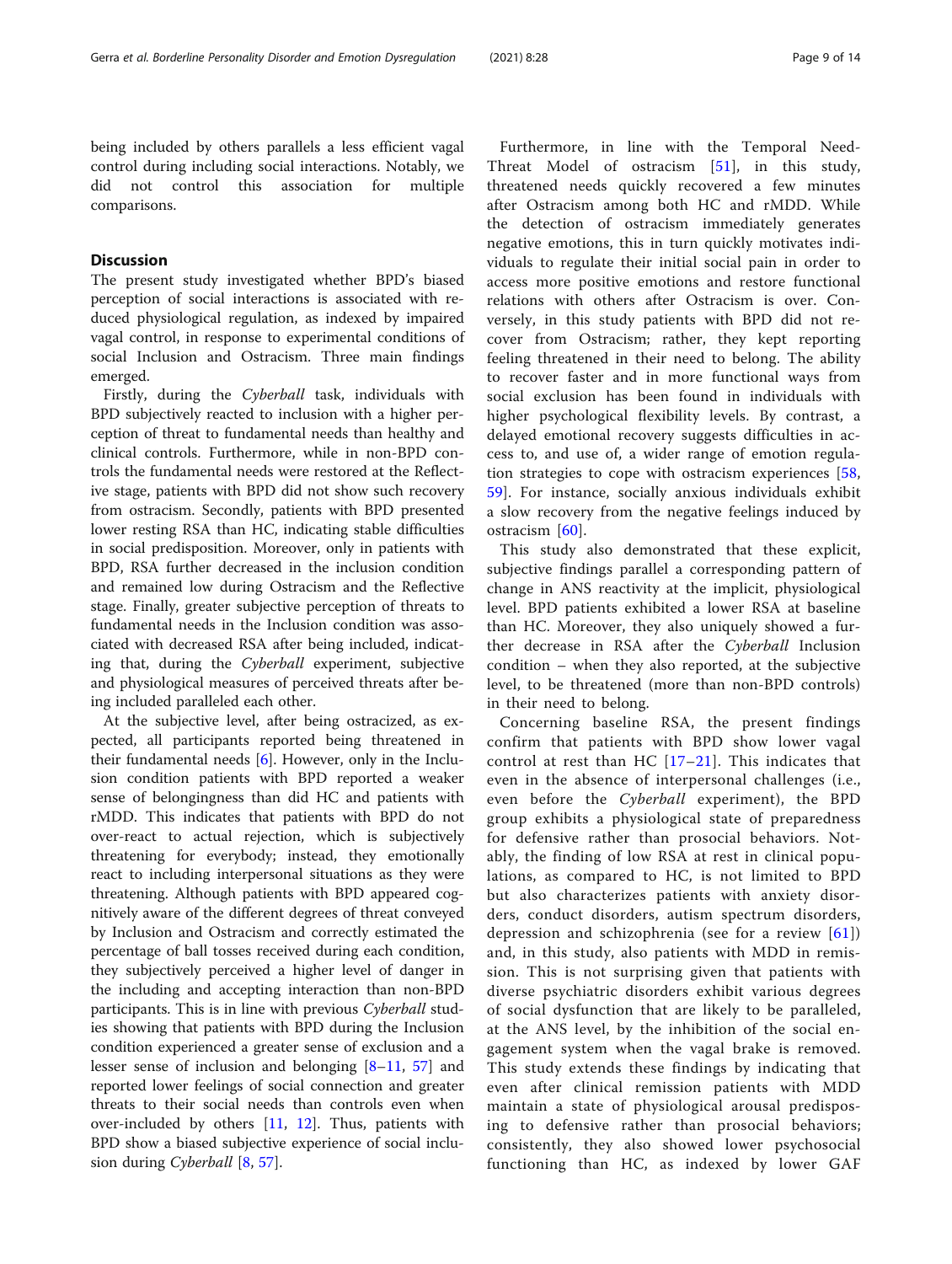scores, possibly as a "scar effect" of previous episodes. Thus, low RSA at rest, rather than being disorder-specific, could represent a marker of the difficulties in social behaviors shared by several psychiatric disorders.

However, among HC and patients with rMDD, RSA levels did not change from baseline across the three Cyberball experimental conditions. This indicates that they correctly appraised, at the physiological level, that the task conveyed only minimal interpersonal stress (Cyberball lasted about two minutes and involved two unknown avatars online), but not greater threatening risks. Thus, the experimental Cyberball conditions employed in this study ultimately favored, among HC and patients with rMDD, the maintenance of their vagal regulation on the heart during and after the experiment. Therefore, while at the subjective level both HC and patients with rMDD accurately perceived the Ostracism condition as threatening their need to belong, they maintained their capacity to regulate the vagal control and then quickly recovered from their negative affective states at the Reflective stage. On the contrary, patients with BPD experienced a further drop in RSA after the benign experimental condition of Inclusion. This vagal withdrawal then persisted even at the reflective stage. Thus, patients with BPD are not only biased to subjectively perceive rejection even in including contexts, or when ostracism is over: they also implicitly appraise, at the physiological level, such benign conditions as signaling threats in the environment. This altered neuroception [[13](#page-11-0)] of favorable social environments, in turn, leads BPD patients to regulate their ANS to a state that would support fight and flight responses but impedes social flexibility and prosociality even after including interpersonal exchanges or when social interactions are over. These findings are in keeping with other studies investigating the potential neurophysiological bases of BPD biased perception of rejection. For instance, during the Cyberball Inclusion condition, patients with BPD show an enhanced P3b event-related potential, which usually signals social rejection [\[12](#page-11-0), [62](#page-12-0)] and hyper-activate the "social pain" neural circuitry (i.e., the dorsal anterior cingulate cortex and the dorsomedial prefrontal cortex) [[10\]](#page-11-0). These data suggest that patients with BPD process objectively positive social interactions by activating physiological and neural responses that signal rejection and threat.

Finally, in this study, the subjective appraisal of threats to one's need to belong after the Inclusion condition (NTS scores) directly correlated with the physiological appraisal of the Inclusion condition as unsafe (decreased RSA ratings after Inclusion), but not in any other stage of the Cyberball task. This indicates that the tendency to subjectively perceive including interpersonal interactions as if they were excluding is underlined by a corresponding altered physiological appraisal of such safe context as if it was unsafe and risky. Such altered appraisal inevitably leads to the inappropriate activation of the ANS defensive systems in an environment that is actually safe and inhibits the prosocial responses fostered by the myelinated vagal regulation, which though would be required and adaptive in safe contexts [\[13](#page-11-0)].

Overall, these results point out to a "lowered ostracism detection threshold" in BPD: when the threshold for detecting signals of ostracism in the environment is set too low, the ostracism detection system registers a high proportion of false positives, interpreting benign (or even mildly favorable) interpersonal events as potential threats to acceptance  $[63]$  $[63]$ . Such interpretation is supported by converging lines of evidence indicating that patients with BPD systematically underestimate positive feedback from others. For instance, they show lesser expectations of being socially accepted than controls and cannot adjust these expectations even after receiving actual positive feedback [\[64\]](#page-12-0). Furthermore, in behavioural economics games, BPD under-notice others' fair behaviour toward them and react to that as if it was unfair by punishing them [\[65\]](#page-12-0). Moreover, after experiencing actual social acceptance, they behave less cooperatively toward others [[64](#page-12-0)]. Finally, individuals with BPD respond with less positive emotions than controls to others' friendly behaviour [\[66](#page-12-0)], and under-notice trust in others [\[67](#page-12-0)–[69\]](#page-13-0).

These findings are also consistent with clinical observations that patients with BPD do not seem to benefit from benign, "fair" and accepting attitudes of others toward them to regulate their emotional states, nor from neutral interpersonal conditions where interpersonal rejection, although experienced in the past, is no longer occurring. According to object-relations theory [[70,](#page-13-0) [71](#page-13-0)], this response pattern may reflect the patient's unconscious idealized need of finding a perfectly "accepting" relationship with others. However, this intense need is unlikely to be fulfilled in reality, since human interactions may also exhibit transient difficulties or ruptures that are usually overcome by repairing trust and maintaining reciprocity. For patients with BPD, though, such less-than-perfect interpersonal interactions may not be enough to fulfill their unconscious idealized need for interpersonal belonging. Thus, in the desperate attempt to protect this unconscious hope of a "perfect" relationship, individuals with BPD need to project one's negative affect into the others; this makes them perceive including social interactions as if they were unfair and excluding. This threatens the possibility to feel safe and connected during "real" interpersonal exchanges.

Such dynamics could have significant implications for treatment. Patients with BPD could feel easily threatened, hurt and ignored even in the context of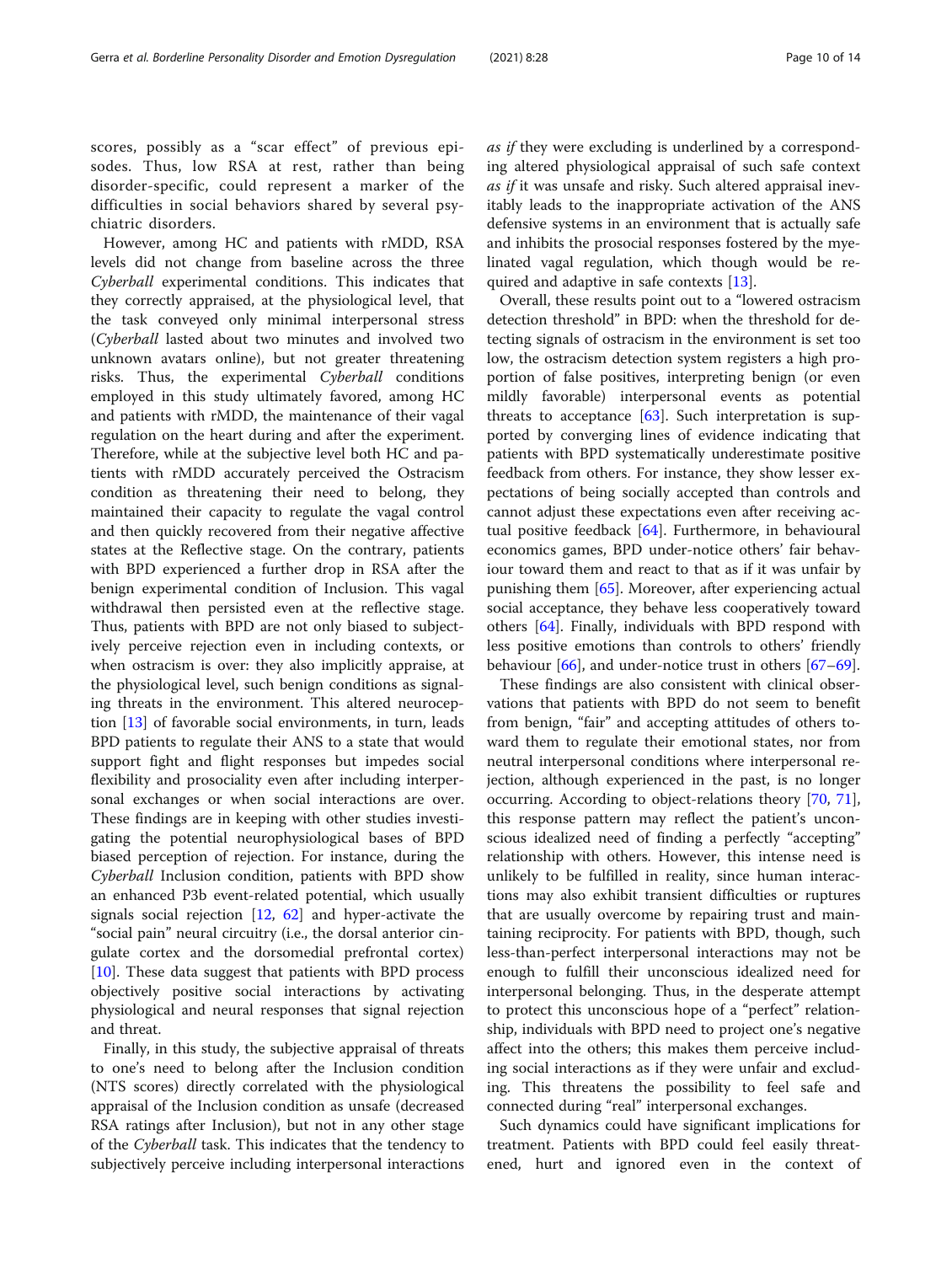therapeutic relationships, and may find it difficult to appraise them as trustworthy, regardless of the objectively cooperative stance of the therapist. This may affect the therapeutic alliance and possibly evoke negative countertransference reactions in the clinicians, such as feelings of frustration, inadequacy, and hopelessness. It is hence important, for the clinician, to recognize that these feelings in fact correspond to some aspects of their patients' inner experience that they cannot tolerate. By maintaining this empathic focus, the therapist can then explore with the patients their perception to be threatened during treatment and help them to appreciate that, although the therapeutic relationship cannot provide a perfect or magical solution to their problems, it can nonetheless represent something of value to them. In the same vein, the clinicians may encourage BPD patients to recognize positive aspects in their real-life interpersonal relationships by clarifying the defensive distortion of benign interpersonal encounters as threatening. In turn, this will favor the development of more gratifying and satisfactory interpersonal relationships [[72\]](#page-13-0).

The results of this study should be interpreted in light of some limitations.

First, our patients with BPD and rMDD exhibited some socio-demographical differences, above all age. This reflects the epidemiological distribution of BPD and MDD. While BPD has an onset in adolescence or early adulthood, and most patients experience symptomatic remission in a few decades [[73\]](#page-13-0), MDD can develop at any age, with a median age at onset at 30–40 years [[74\]](#page-13-0).

Moreover, we could not rule out the role of pharmacotherapy on RSA levels, since both the clinical groups kept their usual medication regimen, in compliance with the Local Ethical Authority requirements and good clinical practice. Nonetheless, in this study, patients with  $(N = 43)$  and without  $(N = 17)$  antidepressants did not differ in baseline RSA  $(F_{1.51} =$ .38,  $p = .54$ ,  $\eta_2$ <sub>partial</sub> = .01), regardless of their clinical group status. Moreover, in our analyses, we controlled for other physiological variables that have previously been demonstrated to affect RSA (i.e., age, BMI, alcohol and tobacco consumption) [\[75](#page-13-0)–[78](#page-13-0)].

Furthermore, while in the present study healthy and clinical controls subjectively perceived the ostracism condition as potentially threatening (thereby confirming the widely-replicated validity of the Cyberball experimental manipulation), at the physiological level they did not exhibit a parallel withdrawal in RSA. This is likely due to the successful recruitment of self-regulatory abilities in HC and in patients with rMDD, which favored the appraisal, at the physiological level, of the Cyberball ostracism condition as a minimal and transient interpersonal stress, and therefore the maintenance of vagal

control. This was not the case for patients with BPD, who are known to react with increasing distress to any situation where rejection is a possibility (in the present study, to the Cyberball social inclusion condition) because of their self-regulation difficulties [[79,](#page-13-0) [80](#page-13-0)]. A subsequent vagal suppression did not occur from inclusion to ostracism, among patients with BPD, because it was already withdrawn from baseline to inclusion, and RSA reactivity scores could be susceptible to a floor effect of functional adaptations [[81\]](#page-13-0).

Finally, in our study, we interpreted RSA in the Polyvagal Theory framework, which posits that RSA suppression is associated with the neurophysiological appraisal of the environment as dangerous, thus leading to defensive, rather than pro-social behaviors. However, contradictory findings have been reported regarding RSA changes in response to varying environmental cues [[82](#page-13-0)] and some researchers suggested that the evolution of the parasympathetic ANS has a greater anatomical and physiological complexity than what was proposed by the Polyvagal Theory [[16,](#page-11-0) [83](#page-13-0)]. Therefore, the specificity of RSA as a physiological marker of BPD patients' biased perception of social participation needs to be confirmed by further research.

#### Conclusions

The results of this study indicate that patients with BPD perceive (at the subjective level) threats to their need to belong during accepting social encounters, as well as when the experience of ostracism is no longer present. They also appraise (at the implicit, physiological level) such circumstances as threatening and dangerous, thereby showing an autonomic response characterized by increased physiological arousal and proneness to defensive reactions and breakdown in prosocial behavior. These findings support the view that patients with BPD appraise and react, both subjectively and physiologically, to positive social contexts as if they were unsafe and rejecting. This prevents them from appreciating and reciprocating objectively inclusive, "fair" social exchanges. Thus, individuals with BPD may benefit from interventions that help them to accurately appraise positive cues in their social and interpersonal interactions.

#### Abbreviations

ANOVA: analyses of variance; ANS: Autonomic Nervous System; BMI: Body Mass Index; BPD: Borderline Personality Disorder; ECG: Electrocardiogram; GAF: Global Assessment of Functioning; HAM-A: Hamilton Anxiety Rating Scale; HAM-D: Hamilton Rating Scale for Depression; HC: Healthy Controls; NTS: Need-Threat Scale; rMDD: remitted Major Depressive Disorder; RSA: Respiratory Sinus Arrhythmia; SCID-5-PD: Structured Clinical Interview for DSM-5 Personality Disorders; SCID5-CV: Structured Clinical Interview for DSM-5 disorders, Clinician Version

#### Acknowledgements

Not applicable.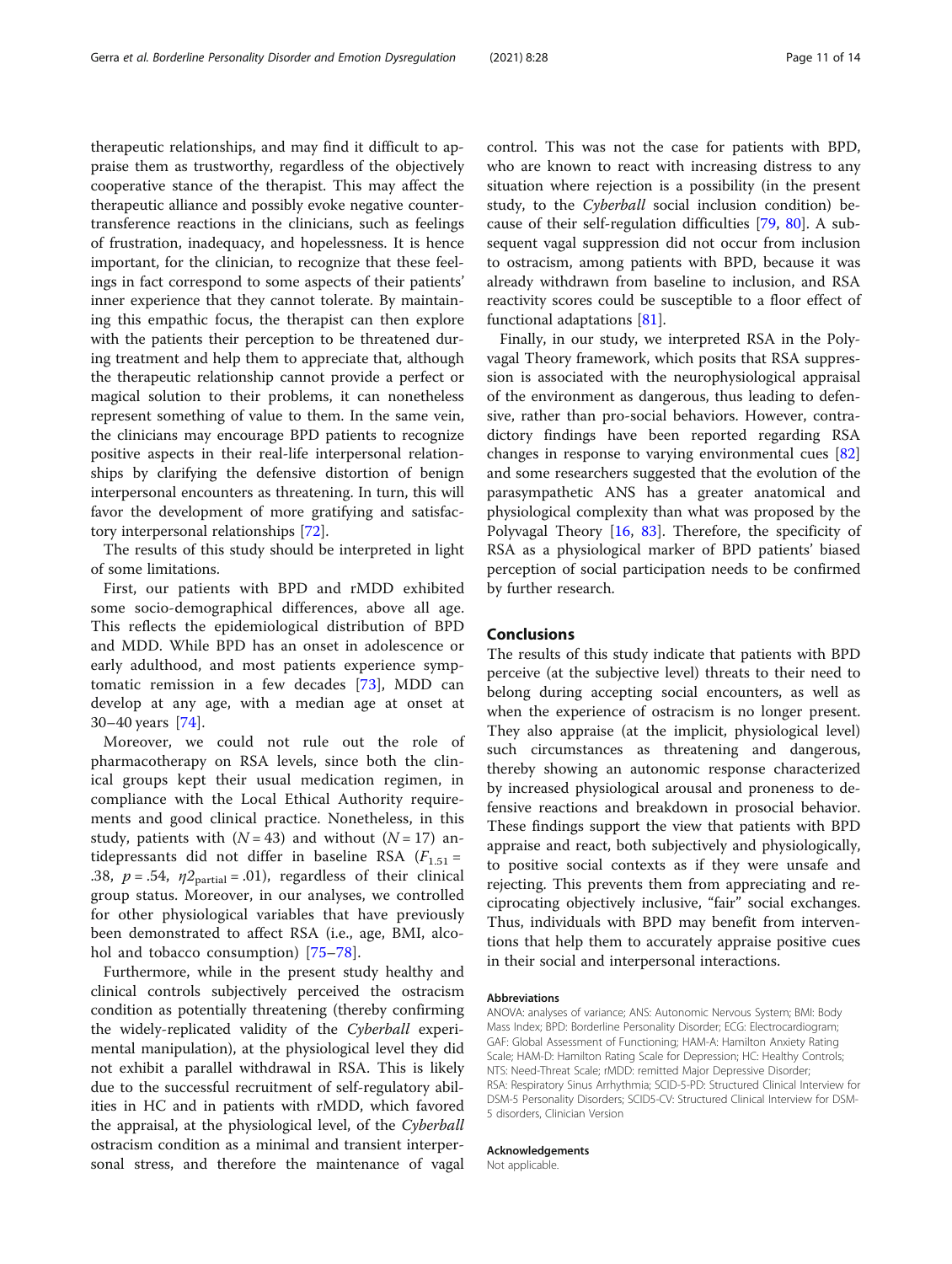#### <span id="page-11-0"></span>Authors' contributions

Authors MLG, MA, PR, EP, BM, CDP, and VG designed the study. Authors MLG, MA, SM, VL, PR; EP and CDP managed the literature searches. Authors MLG, SM and VL recruited the participants. Authors MLG, MA, SM and PO undertook the statistical analysis. Authors MLG, MA and CDP wrote the first draft of the manuscript. MLG, MA, SM, VL, CDP, PR, EP, PO, CM and VG interpreted the results. All authors contributed to and have approved the final manuscript.

#### Funding

This work was supported by Paola Chiesi and by a PRIN grant on Perception, Performativity and the Cognitive Sciences to VG.

#### Availability of data and materials

The dataset analyzed during the current study is available from the corresponding author on reasonable request.

#### **Declarations**

#### Ethics approval and consent to participate

Participants gave written informed consent to participation and, after completion of the experiment, were extensively debriefed and given detailed information about the study and its purposes, with the opportunity to have their data deleted should they wish so. Participants were not reimbursed for their participation. The Local Ethical Authority (Comitato Etico Unico per Parma, protocol #6266 01/29/2016) approved the study protocol. All procedures contributing to this work comply with the relevant national and international committees' ethical standards on human experimentation and with the Helsinki Declaration of 1972, as revised in 2013.

#### Consent for publication

Not applicable.

#### Competing interests

The authors declare that they have no competing interests.

#### Author details

<sup>1</sup>Department of Mental Health, AUSL of Parma, Parma, Italy. <sup>2</sup>Department of Medicine and Surgery, University of Parma, Parma, Italy. <sup>3</sup>Department of Psychology, University of Milano-Bicocca, Milan, Italy.

#### Received: 15 August 2021 Accepted: 20 October 2021 Published online: 18 November 2021

#### References

- 1. Lenzenweger MF. Current status of the scientific study of the personality disorders: an overview of epidemiological, longitudinal, experimental psychopathology, and neurobehavioral perspectives. J Am Psychoanal Assoc. 2010;58(4):741–78 [https://doi.org/10.1177/0003065110386111.](https://doi.org/10.1177/0003065110386111)
- 2. Gunderson JG, Stout RL, McGlashan TH, Shea MT, Morey LC, Grilo CM, et al. Ten-year course of borderline personality disorder: psychopathology and function from the collaborative longitudinal personality disorders study. Arch Gen Psychiatry. 2011;68(8):827–37. [https://doi:10.1001/archgenpsychia](http://dx.doi.org/10.1001/archgenpsychiatry.2011.37) [try.2011.37.](http://dx.doi.org/10.1001/archgenpsychiatry.2011.37)
- 3. Gunderson JG. Revising the borderline diagnosis for DSM-V: an alternative proposal. J Personal Disord. 2010;24(6):694–708. [https://doi.org/10.1521/](https://doi.org/10.1521/pedi.2010.24.6.694) [pedi.2010.24.6.694](https://doi.org/10.1521/pedi.2010.24.6.694).
- 4. Clarkin JF, Yeomans FE, Kernberg OF. Psychotherapy for borderline personality disorder: focusing on object relations. Washington, DC: American Psychiatric Press; 2006.
- 5. Poggi A, Richetin J, Preti E. Trust and rejection sensitivity in personality disorders. Curr Psychiatry Rep. 2019;21(8):1–9 [https://doi.org/10.1007/s1192](https://doi.org/10.1007/s11920-019-1059-3) [0-019-1059-3.](https://doi.org/10.1007/s11920-019-1059-3)
- 6. Williams KD, Jarvis B. Cyberball: a program for use in research on interpersonal ostracism and acceptance. Behav Res Methods. 2006;38(1): 174–80. <https://doi.org/10.3758/BF03192765>.
- 7. Hartgerink CH, Van Beest I, Wicherts JM, Williams KD. The ordinal effects of ostracism: a meta-analysis of 120 Cyberball studies. PLoS One. 2015;10(5): e0127002. <https://doi.org/10.1371/journal.pone.0127002>.
- 8. Staebler K, Renneberg B, Stopsack M, Fiedler P, Weiler M, Roepke S. Facial emotional expression in reaction to social exclusion in borderline

personality disorder. Psychol Med. 2011;41(9):1929–38. [https://doi:10.1017/](http://dx.doi.org/10.1017/S0033291711000080) [S0033291711000080.](http://dx.doi.org/10.1017/S0033291711000080)

- 9. Renneberg B, Herm K, Hahn A, Staebler K, Lammers CH, Roepke S. Perception of social participation in borderline personality disorder. Clin Psychol Psychother. 2012;19(6):473–80. <https://doi.org/10.1002/cpp.772>.
- 10. Domsalla M, Koppe G, Niedtfeld I, Vollstädt-Klein S, Schmahl C, Bohus M, et al. Cerebral processing of social rejection in patients with borderline personality disorder. Soc Cogn Affect Neurosci. 2013;9(11):1789–97. [https://](https://doi.org/10.1093/scan/nst176) [doi.org/10.1093/scan/nst176](https://doi.org/10.1093/scan/nst176).
- 11. De Panfilis C, Riva P, Preti E, Cabrino C, Marchesi C. When social inclusion is not enough: implicit expectations of extreme inclusion in borderline personality disorder. Pers Disord Theory Res Treat. 2015;6(4):301. [https://doi.](https://doi.org/10.1037/per0000132) [org/10.1037/per0000132](https://doi.org/10.1037/per0000132)–9.
- 12. Weinbrecht A, Niedeggen M, Roepke S, Renneberg B. Feeling excluded no matter what? Bias in the processing of social participation in borderline personality disorder. NeuroImage: Clin. 2018;19:343-50 [https://doi.org/10.1](https://doi.org/10.1016/j.nicl.2018.04.031) [016/j.nicl.2018.04.031](https://doi.org/10.1016/j.nicl.2018.04.031).
- 13. Porges SW. The polyvagal perspective. Biol Psychol. 2007;74(2):116–43. <https://doi.org/10.1016/j.biopsycho.2006.06.009>.
- 14. Berntson GG, Cacioppo JT, Quigley KS. Respiratory sinus arrhythmia: autonomic origins, physiological mechanisms, and psychophysiological implications. Psychophysiology. 1993;30(2):183–96. [https://doi.org/10.1111/](https://doi.org/10.1111/j.1469-8986.1993.tb01731.x) [j.1469-8986.1993.tb01731.x](https://doi.org/10.1111/j.1469-8986.1993.tb01731.x).
- 15. Porges SW. Orienting in a defensive world: mammalian modifications of our evolutionary heritage. A polyvagal theory. Psychophysiology. 1995;32(4): 301–18. <https://doi.org/10.1111/j.1469-8986.1995.tb01213.x>.
- 16. Grossman P, Taylor EW. Toward understanding respiratory sinus arrhythmia: relations to cardiac vagal tone, evolution and biobehavioral functions. Biol Psychol. 2007;74(2):263–85. [https://doi.org/10.1016/j.](https://doi.org/10.1016/j.biopsycho.2005.11.014) [biopsycho.2005.11.014](https://doi.org/10.1016/j.biopsycho.2005.11.014).
- 17. Kuo JR, Linehan MM. Disentangling emotion processes in borderline personality disorder: physiological and self-reported assessment of biological vulnerability, baseline intensity, and reactivity to emotionally evocative stimuli. J Abnorm Psychol. 2009;118(3):531. [https://doi.org/10.103](https://doi.org/10.1037/a0016392) [7/a0016392](https://doi.org/10.1037/a0016392)–44.
- 18. Weinberg A, Klonsky ED, Hajcak G. Autonomic impairment in borderline personality disorder: a laboratory investigation. Brain Cogn. 2009;71(3):279– 86. [https://doi.org/10.1016/j.bandc.2009.07.014.](https://doi.org/10.1016/j.bandc.2009.07.014)
- 19. Kuo JR, Fitzpatrick S, Metcalfe RK, McMain S. A multi-method laboratory investigation of emotional reactivity and emotion regulation abilities in borderline personality disorder. J Behav Ther Exp Psychiatry. 2016;50:52–60 [https://doi.org/10.1016/j.jbtep.2015.05.002.](https://doi.org/10.1016/j.jbtep.2015.05.002)
- 20. Koenig J, Kemp AH, Feeling NR, Thayer JF, Kaess M. Resting state vagal tone in borderline personality disorder: a meta-analysis. Prog Neuro-Psychopharmacol Biol Psychiatry. 2016;64:18–26 [https://doi.org/10.1016/j.](https://doi.org/10.1016/j.pnpbp.2015.07.002) [pnpbp.2015.07.002](https://doi.org/10.1016/j.pnpbp.2015.07.002).
- 21. Bortolla R, Roder E, Ramella P, Fossati A, Maffei C. Emotional responsiveness in borderline personality disorder: the role of basal hyperarousal and selfreported emotional regulation. J Nerv Ment Dis. 2019;207(3):175–83. [https://](https://doi.org/10.1097/NMD.0000000000000939) [doi.org/10.1097/NMD.0000000000000939.](https://doi.org/10.1097/NMD.0000000000000939)
- 22. Thomson ND, Beauchaine TP. Respiratory sinus arrhythmia mediates links between borderline personality disorder symptoms and both aggressive and violent behavior. J Personal Disord. 2019;33(4):544–59 [https://doi.org/1](https://doi.org/10.1521/pedi_2018_32_358) [0.1521/pedi\\_2018\\_32\\_358](https://doi.org/10.1521/pedi_2018_32_358).
- 23. Austin MA, Riniolo TC, Porges SW. Borderline personality disorder and emotion regulation: insights from the polyvagal theory. Brain Cogn. 2007; 65(1):69–76. <https://doi.org/10.1016/j.bandc.2006.05.007>.
- 24. Beeney JE, Levy KN, Gatzke-Kopp LM, Hallquist MN. EEG asymmetry in borderline personality disorder and depression following rejection. Pers Disord: Theory Res Treat. 2014;5(2):178. <https://doi.org/10.1037/per0000032>– 85.
- 25. Jobst A, Sabass L, Palagyi A, Bauriedl-Schmidt C, Mauer MC, Sarubin N, et al. Effects of social exclusion on emotions and oxytocin and cortisol levels in patients with chronic depression. J Psychiatr Res. 2015;60:170–7 [https://doi.](https://doi.org/10.1016/j.jpsychires.2014.11.001) [org/10.1016/j.jpsychires.2014.11.001](https://doi.org/10.1016/j.jpsychires.2014.11.001).
- 26. Hsu DT, Sanford BJ, Meyers KK, Love TM, Hazlett KE, Walker SJ, et al. It still hurts: altered endogenous opioid activity in the brain during social rejection and acceptance in major depressive disorder. Mol Psychiatry. 2015;20(2): 193–200 <https://doi.org/10.1038/mp.2014.185>.
- 27. Ernst M, Mohr HM, Schött M, Rickmeyer C, Fischmann T, Leuzinger-Bohleber M, et al. The effects of social exclusion on response inhibition in borderline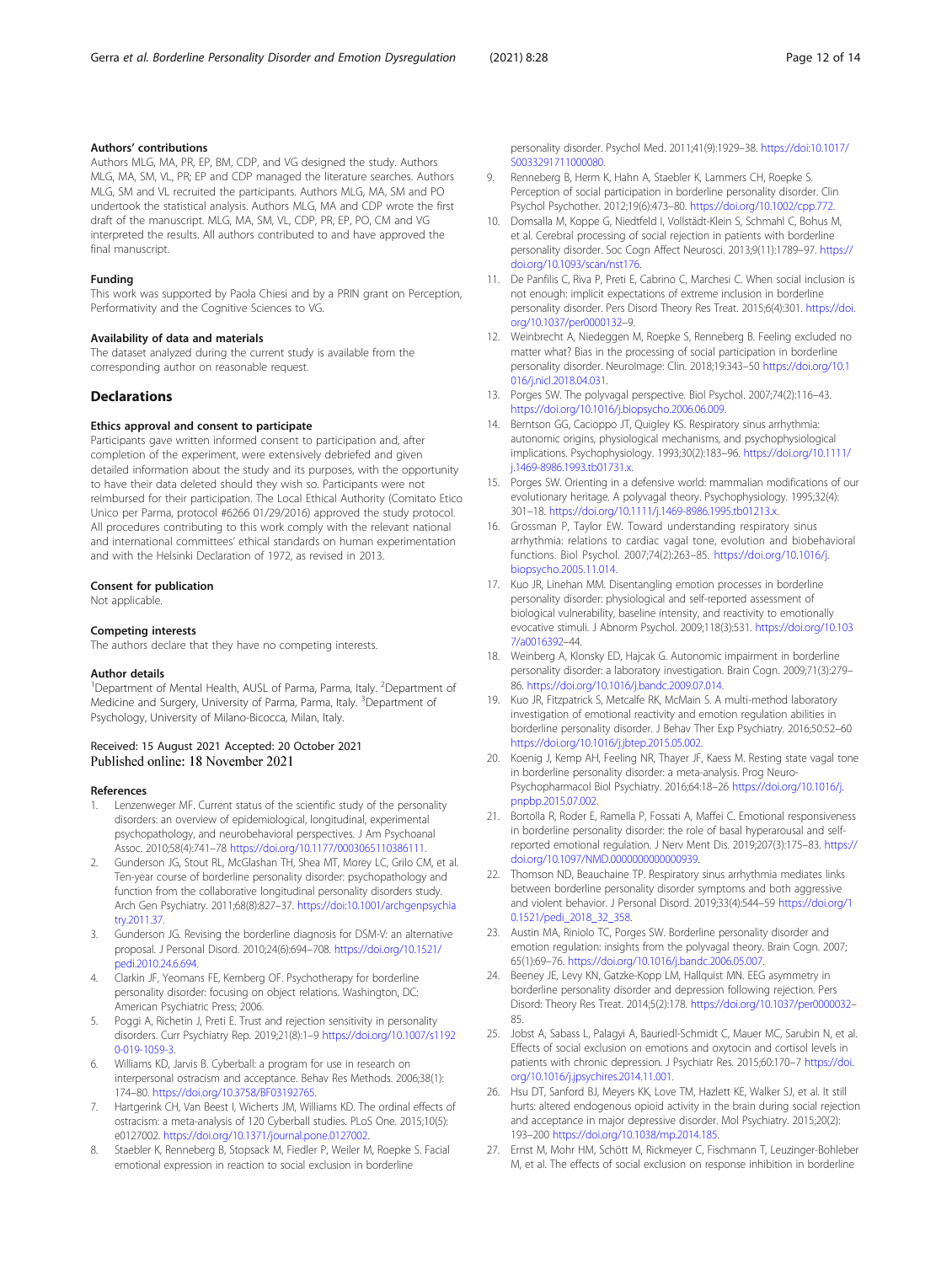<span id="page-12-0"></span>personality disorder and major depression. Psychiatry Res. 2018;262:333–9 <https://doi.org/10.1016/j.psychres.2017.03.034>.

- 28. Groschwitz RC, Plener PL, Groen G, Bonenberger M, Abler B. Differential neural processing of social exclusion in adolescents with non-suicidal selfinjury: an fMRI study. Psychiatry Res Neuroimaging. 2016;255:43–9 [https://](https://doi.org/10.1016/j.pscychresns.2016.08.001) [doi.org/10.1016/j.pscychresns.2016.08.001](https://doi.org/10.1016/j.pscychresns.2016.08.001).
- 29. Reinhard MA, Dewald-Kaufmann J, Wuestenberg T, Musil R, Barton BB, Jobst A, et al. The vicious circle of social exclusion and psychopathology: a systematic review of experimental ostracism research in psychiatric disorders. Eur Arch Psychiatry Clin Neurosci. 2020;270(5):521–32 [https://doi.](https://doi.org/10.1007/s00406-019-01074-1) [org/10.1007/s00406-019-01074-1.](https://doi.org/10.1007/s00406-019-01074-1)
- 30. Zhang Q, Li X, Wang K, Zhou X, Dong Y, Zhang L, et al. Dull to social acceptance rather than sensitivity to social ostracism in interpersonal interaction for depression: behavioral and electrophysiological evidence from Cyberball tasks. Front Hum Neurosci. 2017;11:162 [https://doi.org/10.33](https://doi.org/10.3389/fnhum.2017.00162) [89/fnhum.2017.00162.](https://doi.org/10.3389/fnhum.2017.00162)
- 31. Malejko K, Neff D, Brown R, Plener PL, Bonenberger M, Abler B, et al. Neural correlates of social inclusion in borderline personality disorder. Front Psychiatry. 2018;9:653 [https://doi.org/10.3389/fpsyt.2018.00653.](https://doi.org/10.3389/fpsyt.2018.00653)
- 32. Olié E, Jollant F, Deverdun J, de Champfleur NM, Cyprien F, Le Bars E, et al. The experience of social exclusion in women with a history of suicidal acts: a neuroimaging study. Sci Rep. 2017;7(1):1–8 [https://doi.org/10.1038/s41598-](https://doi.org/10.1038/s41598-017-00211-x) [017-00211-x](https://doi.org/10.1038/s41598-017-00211-x).
- 33. Carvalho Fernando S, Beblo T, Schlosser N, Terfehr K, Otte C, Löwe B, et al. The impact of self-reported childhood trauma on emotion regulation in borderline personality disorder and major depression. J Trauma Dissociatio. 2014;15(4):384–401. <https://doi.org/10.1080/15299732.2013.863262>.
- 34. Bylsma LM, Salomon K, Taylor-Clift A, Morris BH, Rottenberg J. RSA reactivity in current and remitted major depressive disorder. Psychosom Med. 2014; 76(1):66. <https://doi.org/10.1097/PSY.0000000000000019>–73.
- 35. Judd LL, Akiskal HS, Maser JD, Zeller PJ, Endicott J, Coryell W, et al. A prospective 12-year study of subsyndromal and syndromal depressive symptoms in unipolar major depressive disorders. Arch Gen Psychiatry. 1998;55(8):694–700. <https://doi.org/10.1001/archpsyc.55.8.694>.
- 36. Kendler KS, Gatz M, Gardner CO, Pedersen NL. Personality and major depression: a Swedish longitudinal, population-based twin study. Arch Gen Psychiatry. 2006;63(10):1113–20. [https://doi.org/10.1001/archpsyc.63.10.1113.](https://doi.org/10.1001/archpsyc.63.10.1113)
- 37. Shea MT, Leon AC, Mueller TI, Solomon DA, Warshaw MG, Keller MB. Does major depression result in lasting personality change? Am J Psychiatr. 1996; 153(11):1404–10. <https://doi.org/10.1176/ajp.153.11.1404>.
- 38. Hamilton JL, Alloy LB. Atypical reactivity of heart rate variability to stress and depression across development: systematic review of the literature and directions for future research. Clin Psychol Rev. 2016;50:67–79 [https://doi.](https://doi.org/10.1016/j.cpr.2016.09.003) [org/10.1016/j.cpr.2016.09.003.](https://doi.org/10.1016/j.cpr.2016.09.003)
- 39. Gunderson JG, Morey LC, Stout RL, Skodol AE, Shea MT, McGlashan TH, et al. Major depressive disorder and borderline personality disorder revisited: longitudinal interactions. J Clin Psychiatry. 2004;65(8):1049–56. [https://doi.](https://doi.org/10.4088/JCP.v65n0804) [org/10.4088/JCP.v65n0804.](https://doi.org/10.4088/JCP.v65n0804)
- 40. Goodman M, New AS, Triebwasser J, Collins KA, Siever L. Phenotype, endophenotype, and genotype comparisons between borderline personality disorder and major depressive disorder. J Personal Disord. 2010; 24(1):38–59 <https://doi.org/10.1521/pedi.2010.24.1.38>.
- 41. First MB, Williams JB, Karg RS, Spitzer RL. Structured clinical interview for DSM-5 disorders: SCID-5-CV clinician version. Arlington, VA: American Psychiatric Association Press; 2016.
- 42. First MB, Williams JB, Benjamin LS, Spitzer RL. Structured clinical interview for DSM-5® personality disorders (SCID-5-PD): with the structured clinical interview for DSM-5® screening personality questionnaire (SCID-5-SPQ). Arlington, VA: American Psychiatric Association Press; 2016.
- 43. Hamilton M. A rating scale for depression. J Neurol Neurosurg Psychiatry. 1960;23(1):56. <https://doi.org/10.1136/jnnp.23.1.56>–62.
- 44. Hamilton M. The assessment of anxiety states by rating. Br J Health Psychol. 1959;32(1):50–5 <https://doi.org/10.1111/j.2044-8341.1959.tb00467.x>.
- 45. Wechsler D. Wechsler intelligence scale for children. 5th ed. San Antonio, TX: NCS Pearson; 2014.
- 46. Williams KD, Cheung CK, Choi W. Cyberostracism: effects of being ignored over the internet. J Pers Soc Psychol. 2000;79(5):748. [https://doi.org/10.1037/](https://doi.org/10.1037/0022-3514.79.5.748) [0022-3514.79.5.748](https://doi.org/10.1037/0022-3514.79.5.748)–62.
- 47. Faul F, Erdfelder E, Lang AG, Buchner A. G\* power 3: a flexible statistical power analysis program for the social, behavioral, and biomedical sciences. Behav Res Methods. 2007;39(2):175–91 <https://doi.org/10.3758/BF03193146>.
- 48. Seidl E, Padberg F, Bauriedl-Schmidt C, Albert A, Daltrozzo T, Hall J, et al. Response to ostracism in patients with chronic depression, episodic depression and borderline personality disorder a study using Cyberball. J Affect Disord. 2020;260:254–62 [https://doi.org/10.1016/j.jad.2019.09.021.](https://doi.org/10.1016/j.jad.2019.09.021)
- 49. American Psychiatric Association. Diagnostic and statistical manual of mental disorders. 5th ed. Arlington, VA: American Psychiatric Association Press; 2013.
- 50. Eisenberger NI, Lieberman MD, Williams KD. Does rejection hurt? An fMRI study of social exclusion. Science. 2003;302(5643):290–2. [https://doi.org/1](https://doi.org/10.1126/science.1089134) [0.1126/science.1089134](https://doi.org/10.1126/science.1089134).
- 51. Williams KD. Ostracism: a temporal need-threat model. Adv Exp Soc Psychol. 2009;41:275–314 [https://doi.org/10.1016/S0065-2601\(08\)00406-1.](https://doi.org/10.1016/S0065-2601(08)00406-1)
- 52. Berntson GG, Thomas Bigger Jr J, Eckberg DL, Grossman P, Kaufmann PG, Malik M. Heart rate variability: origins, methods, and interpretive caveats. Psychophysiology. 1997;34(6):623–48 [https://doi.org/10.1111/j.1469-8986.1](https://doi.org/10.1111/j.1469-8986.1997.tb02140.x) [997.tb02140.x](https://doi.org/10.1111/j.1469-8986.1997.tb02140.x).
- 53. Allen JJ, Chambers AS, Towers DN. The many metrics of cardiac chronotropy: a pragmatic primer and a brief comparison of metrics. Biol Psychol. 2007;74(2):243–62. [https://doi.org/10.1016/j.biopsycho.2006.08.005.](https://doi.org/10.1016/j.biopsycho.2006.08.005)
- 54. Ardizzi M, Sestito M, Martini F, Umiltà MA, Ravera R, Gallese V. When age matters: differences in facial mimicry and autonomic responses to peers' emotions in teenagers and adults. PLoS One. 2014;9(10):e110763. [https://](https://doi.org/10.1371/journal.pone.0110763) [doi.org/10.1371/journal.pone.0110763.](https://doi.org/10.1371/journal.pone.0110763)
- 55. Busch AJ, Balsis S, Morey LC, Oltmanns TF. Gender differences in borderline personality disorder features in an epidemiological sample of adults age 55–64: self versus informant report. J Personal Disord. 2016;30(3):419–32 [https://doi.org/10.1521/pedi\\_2015\\_29\\_202.](https://doi.org/10.1521/pedi_2015_29_202)
- 56. Skodol AE, Bender DS. Why are women diagnosed borderline more than men? Psychiatr Q. 2003;74(4):349–60 [https://doi.org/10.1023/A:102608741](https://doi.org/10.1023/A:1026087410516) [0516](https://doi.org/10.1023/A:1026087410516).
- 57. Wrege JS, Ruocco AC, Euler S, Preller KH, Busmann M, Meya L. Negative affect moderates the effect of social rejection on frontal and anterior cingulate cortex activation in borderline personality disorder. Cogn Affect Behav Neurosci. 2019;19(5):1–13. [https://doi.org/10.3758/s13415-01](https://doi.org/10.3758/s13415-019-00716-0) [9-00716-0.](https://doi.org/10.3758/s13415-019-00716-0)
- 58. Waldeck D, Tyndall I, Riva P, Chmiel N. How do we cope with ostracism? Psychological flexibility moderates the relationship between everyday ostracism experiences and psychological distress. J Contextual Behav Sci. 2017;6(4):425–32. <https://doi.org/10.1016/j.jcbs.2017.09.001>.
- 59. Riva P, Eck J. Social exclusion. Berlin: Springer; 2016. [https://doi.org/10.1007/](https://doi.org/10.1007/978-3-319-33033-4) [978-3-319-33033-4](https://doi.org/10.1007/978-3-319-33033-4).
- 60. Zadro L, Boland C, Richardson R. How long does it last? The persistence of the effects of ostracism in the socially anxious. J Exp Soc Psychol. 2006;42(5): 692–7. [https://doi.org/10.1016/j.jesp.2005.10.007.](https://doi.org/10.1016/j.jesp.2005.10.007)
- 61. Beauchaine TP. Respiratory sinus arrhythmia: a transdiagnostic biomarker of emotion dysregulation and psychopathology. Curr Opin Psychol. 2015;3:43– 7 <https://doi.org/10.1016/j.copsyc.2015.01.017>.
- 62. Gutz L, Renneberg B, Roepke S, Niedeggen M. Neural processing of social participation in borderline personality disorder and social anxiety disorder. J Abnorm Psychol. 2015;124(2):421. <https://doi.org/10.1037/a0038614>–31.
- 63. Leary MR, Guadagno J. The sociometer, self-esteem, and the regulation of interpersonal behavior. In Baumeister RF, Vohs K. Handbook of selfregulation (2nd ed.) New York: Guilford; 2011.
- 64. Liebke L, Koppe G, Bungert M, Thome J, Hauschild S, Defiebre N. Difficulties with being socially accepted: an experimental study in borderline personality disorder. J Abnorm Psychol. 2018;127(7):670–82. [https://doi.org/1](https://doi.org/10.1037/abn0000373) [0.1037/abn0000373](https://doi.org/10.1037/abn0000373).
- 65. De Panfilis C, Schito G, Generali I, Gozzi LA, Ossola P, Marchesi C, et al. Emotions at the border: increased punishment behavior during fair interpersonal exchanges in borderline personality disorder. J Abnorm Psychol. 2019;128(2):162. <https://doi.org/10.1037/abn0000404>–72.
- 66. Sadikaj G, Moskowitz DS, Zuroff DC. Attachment-related affective dynamics: differential reactivity to others' interpersonal behavior. J Pers Soc Psychol. 2011;100(5):905. <https://doi.org/10.1037/a0022875>–17.
- 67. Unoka Z, Seres I, Áspán N, Bódi N, Kéri S. Trust game reveals restricted interpersonal transactions in patients with borderline personality disorder. J Personal Disord. 2009;23(4):399–409. [https://doi.org/10.1521/](https://doi.org/10.1521/pedi.2009.23.4.399) [pedi.2009.23.4.399.](https://doi.org/10.1521/pedi.2009.23.4.399)
- 68. Fertuck EA, Grinband J, Stanley B. Facial trust appraisal negatively biased in borderline personality disorder. Psychiatry Res. 2013;207(3):195–202. [https://](https://doi.org/10.1016/j.psychres.2013.01.004) [doi.org/10.1016/j.psychres.2013.01.004.](https://doi.org/10.1016/j.psychres.2013.01.004)